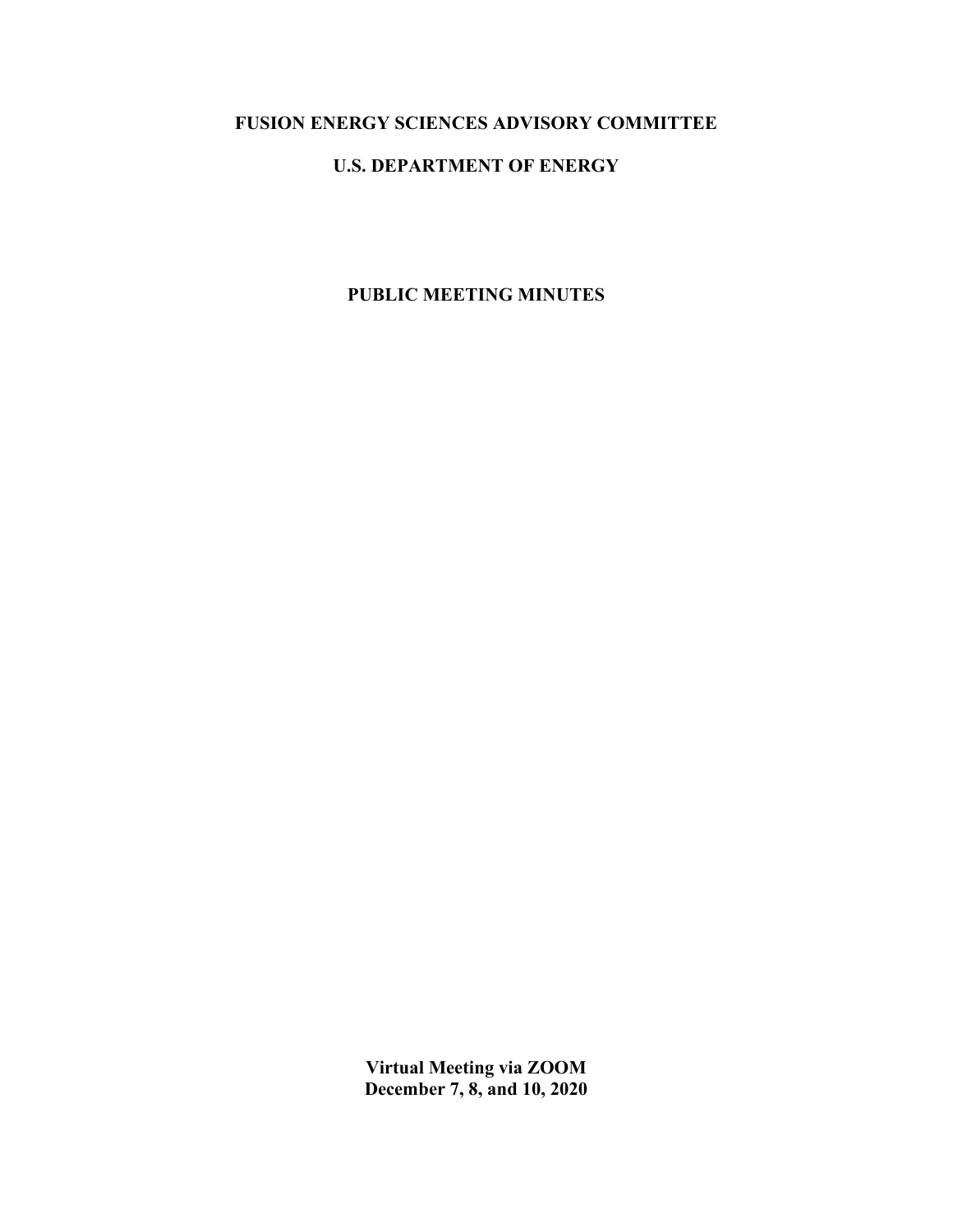## **Fusion Energy Sciences Advisory Committee Meeting December 7, 8, and 10, 2020**

The U.S. Department of Energy (DOE) Fusion Energy Sciences Advisory Committee (FESAC) convened on Monday, Tuesday, and Thursday (December 7, 8, and 10, 2020) via videoconference from 11:00 a.m. – 5:30 p.m. Eastern Time (ET). The meeting was open to the public and conducted in accordance with the requirements of the Federal Advisory Committee Act. Information about FESAC and this meeting can be found at [https://science.osti.gov/fes/fesac.](https://science.osti.gov/fes/fesac)

## **Committee Members Present:**

- Dr. Don Rej (Chair), Los Alamos National Laboratory (LANL)
- Dr. Troy Carter, University of California, Los Angeles
- Dr. Ralph Izzo, Public Service Enterprise Group (PSEG)
- Dr. Charles Kessel, Oak Ridge National Laboratory (ORNL)
- Dr. Stephen Knowlton (Vice-Chair), Auburn University
- Dr. Carolyn Kuranz, University of Michigan
- Dr. Tammy Ma, Lawrence Livermore National Laboratory (LLNL)
- Dr. Rajesh Maingi, Princeton Plasma Physics Laboratory (PPPL)
- Dr. Lorin Matthews, Baylor University
- Dr. Simona Murph, Savannah River National Laboratory

**Committee Members Absent:** 

None

## **Ex Officio Members Present:**

Dr. Scott Parker, University of Colorado

- Dr. Gertrude Patello, Pacific Northwest National Laboratory (PNNL)
- Dr. Susana Reyes, SLAC National Accelerator Laboratory
- Dr. Fred Skiff, University of Iowa
- Dr. Philip Snyder, General Atomics
- Dr. Thomas Sunn Pedersen, Max-Planck Institute of Plasma Physics
- Dr. Paul Terry, University of Wisconsin
- Dr. Erik Trask, TAE Technologies, Inc.
- Dr. Mitchell Walker, Georgia Institute of Technology
- Dr. Anne White, Massachusetts Institute of Technology (MIT)
- Dr. Brian Wirth, University of Tennessee

- Prof. Michael Brown, American Physical Society, Division of Plasma Physics, Swarthmore College
- Prof. John Verboncoeur, IEEE Nuclear and Plasma Sciences Society (NPSS), Michigan State University
- Prof. Paul Wilson, American Nuclear Society (ANS), Oak Ridge National Laboratory

## **DOE Personnel:**

Dr. James Van Dam, Associate Director, Fusion Energy Sciences (FES), DOE Office of Science Dr. Chris Fall, Director, DOE Office of Science

Dr. Samuel Barish, Designated Federal Officer for FESAC, FES, DOE Office of Science

Approximately 190 FES and fusion community members attended the meeting.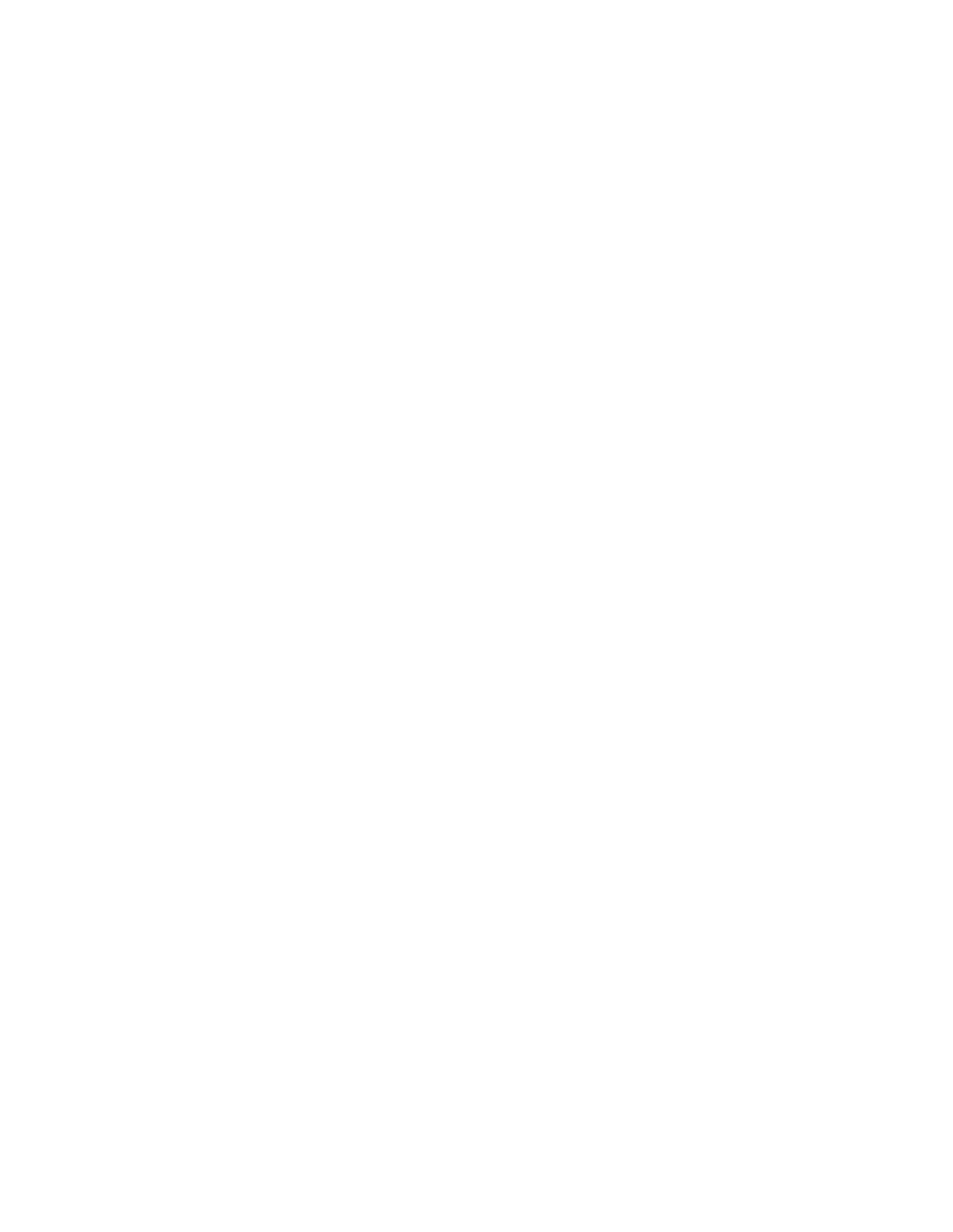## **Welcome and Opening Remarks, Dr. Donald Rej, FESAC Chair**

**Dr. Rej** provided an overview of the agenda for all three days of the meeting, noting that there will be no meeting on December 9, but it will resume on December 10, the final day.

#### **FES Perspective, Dr. Van Dam, Associate Director for Fusion Energy Sciences**

The DOE Office of Science (SC) has implemented plans to address delays caused by COVID-19, including a three-phase "return to work" plan, virtual meetings and conferences, and accommodations in awards management. An SC internal task group is identifying impacts of COVID-19, and there is a voluntary survey for Principal Investigators (PIs) concerning negative impacts on their research caused by the pandemic.

The FES FY21 budget request includes initiatives on quantum information science, artificial intelligence and machine learning, microelectronics, and fusion acceleration. There are five planned FY21 FES Funding Opportunity Announcements. FES made three university awards and three laboratory awards as part of the FY20 Early Career Research Awards. There is new DIII-D leadership, and the NSTX-U recovery project is proceeding. Status updates were provided for the Materials Plasma Exposure eXperiment (MPEX), Innovation Network for Fusion Energy (INFUSE), Galvanizing Advances in Market-aligned fusion for an Overabundance of Watts (GAMOW) program, four ARPA-E BETHE awards, LaserNetUS, Matter in Extreme Conditions (MEC) Petawatt Laser Facility Upgrade (MEC-U), and ITER. The Nuclear Regulatory Commission (NRC), FES, and the Fusion Industry Association (FIA) hosted the DOE-NRC Public Forum on Regulatory Framework for Fusion Energy on October 6, 2020.

Dr. Van Dam closed by reminding FESAC of the long-range strategic planning activities over the past two years, noting that the culmination of the work is the FESAC Subcommittee's Long-Range Plan report, issued in December 2020, that will be discussed at this meeting.

#### **Discussion**

**Dr. Sunn Pedersen** asked about funding stability in FY21. **Dr. Van Dam** replied that in previous years there has been bipartisan support for SC and FES.

**Dr. Verboncoeur** asked about expanding partnerships. **Dr. Van Dam** replied that there is a signed Memorandum of Understanding with the National Aeronautics and Space Administration (NASA) for plasma energy. Two years ago, the National Institutes of Health were interested in opportunities in plasma medicine. The Decadal Assessment of Plasma Science had seven federal sponsors, including the National Nuclear Security Administration (NNSA), National Science Foundation (NSF), ARPA-E and FES, and the Air Force and Navy research offices, as well as private industry colleagues; ITER is a grand example of an international partnership. **Dr. Kuranz** asked about the speed of budget impacts if the FESAC report is approved. **Dr. Van Dam** replied that it is not unheard of that FES is allowed to do something that was not included in the budget request. The INFUSE program, for example, was not in the FES budget request, but Congress allocated funding for DOE to pursue this opportunity.

#### **Update from the Office of Science, Dr. Chris Fall, Director, Office of Science**

Dr. Fall provided an overview of advancements in recent years, including Ultra-fast Lasers in 2017, Burning Plasma in 2019, Brightest Light in 2019, Community Planning Process (CPP) in March of 2020, and the Decadal Assessment in May 2020. There is a lot of interest in what FES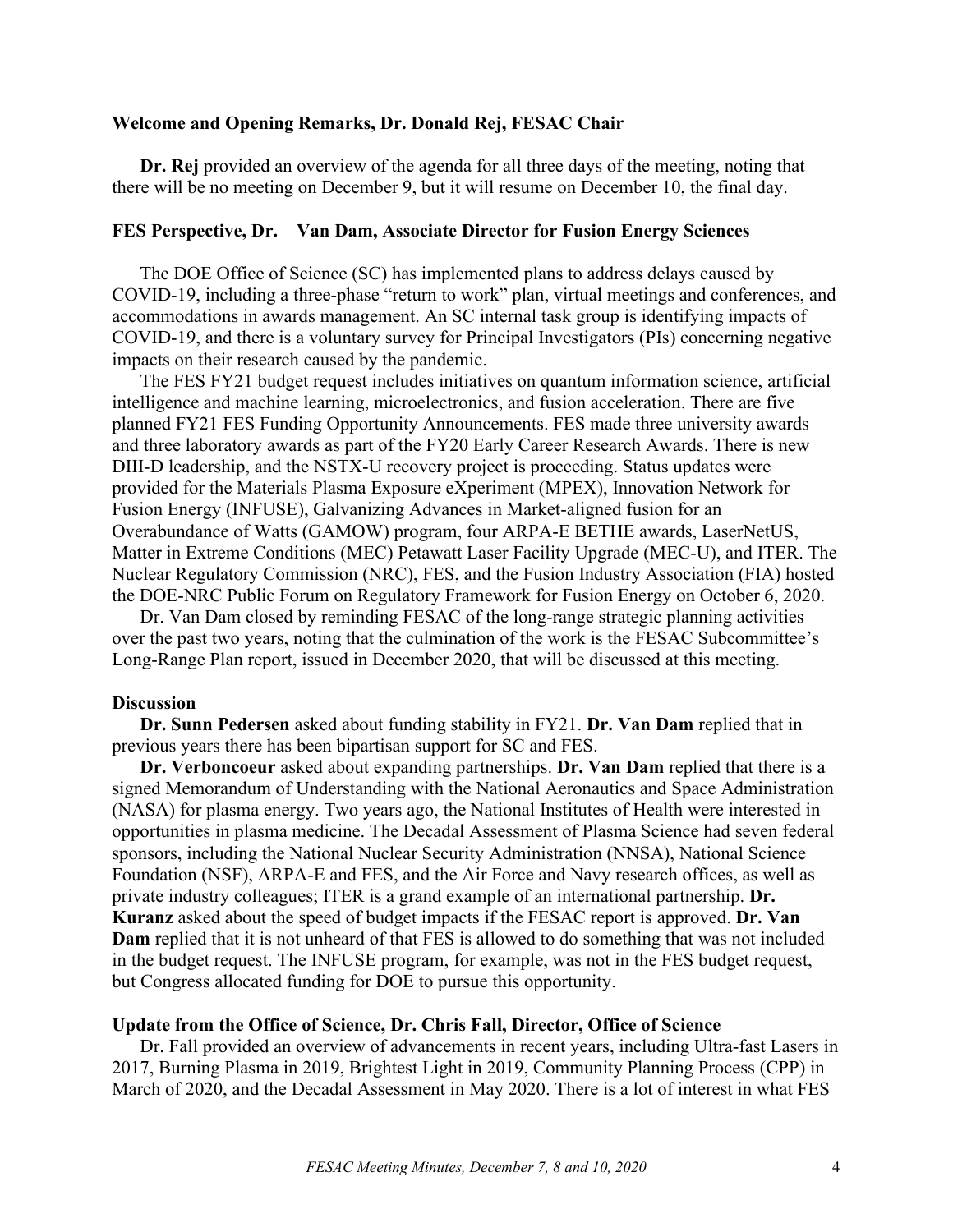is doing. This long-range plan is especially valuable because it puts forth a complete array of needs across the entire FES program and critically prioritizes them; it had robust community input and involvement, and speaks with one voice. The number of ideas in the plan are most surely more than the DOE can pay for in any reasonable budget scenario.

The plan does assume that the U.S. is going to continue to support ITER. That is a strong assumption, and every Administration in the U.S. has the choice to continue participating. The total cost of ITER is unknown, but it should become clearer once there is first plasma. The cost of "phase 2" of ITER is also unknown, and Congress would like to understand those costs better. Supporting ITER has to be balanced by the responsibility to support, domestically, the future of fusion power and private sector investment. DOE asked for permission from Congress to start a public-private partnership (PPP) program similar to NASA's Commercial Orbiter Transportation Services (COTS) program that allows DOE to co-fund projects with commercial entities to grow the commercial fusion sector.

Dr. Fall thanked FESAC and the Subcommittee for their exceptional work. He suggested exploring the long-range plan through an international prism in terms of FES partnerships on future initiatives in basic, pre-competitive research that DOE might not be able to afford alone. Dr. Fall stated that if he does not have a chance to be with FESAC again in this role, he would like to thank Dr. Van Dam and his team in FES, the labs, and the wider community.

#### **Discussion**

**Dr. Carter** thanked Dr. Fall for his interest and support. **Dr. Maingi** asked Dr. Fall if there is a balancing activity between PPP and the U.S. domestic fusion industry. **Dr. Fall** replied that it is a consideration. Private industry is heavily investing in fusion. There is a responsibility to support an innovative group of technologies and companies. **Dr. Steven Cowley** thanked Dr. Fall and expressed that the long-range plan shows his influence on the fusion community.

### **Report of the FESAC Subcommittee to Develop a Long-Range Plan for the FES Program, Professor Troy Carter, FESAC Subcommittee Chair, University of California, Los Angeles**

**Dr. Rej** discussed conflicts of interests for the recommendations to be discussed in Dr. Carter's presentation. Six FESAC members are recused on three of the recommendations.

**Dr. Carter** provided a presentation on the two-year process that culminated in the Subcommittee report called "Powering the Future". The 2018 FESAC Charge was to cover the entire FES portfolio in two phases: a community-driven phase, CPP, and a FESAC-led phase under three budget scenarios: constant level of effort, modest growth, and unconstrained but prioritized, and under the assumption that ITER will continue. The Executive Summary of the report emphasizes that now is the time for fusion and plasmas, plasmas transform society, and fusion and plasmas are inextricably linked. The Fusion Science and Technology area should focus on establishing the scientific and technical basis for a Fusion Pilot Plant (FPP) by the 2040s by sustaining a burning plasma, engineering for extreme conditions, and harnessing fusion power. The Plasma Science and Technology area should focus on new opportunities to advance fundamental understanding, and in turn translate these advances into technologies that benefit society. During the CPP process, the research community developed a set of consensus prioritization criteria and guidance for prioritization within program areas. The guidance and feedback were used to develop criteria for whole-portfolio prioritization and include the following: Alignment, Urgency, Innovation, Impact, Leadership, and Stewardship.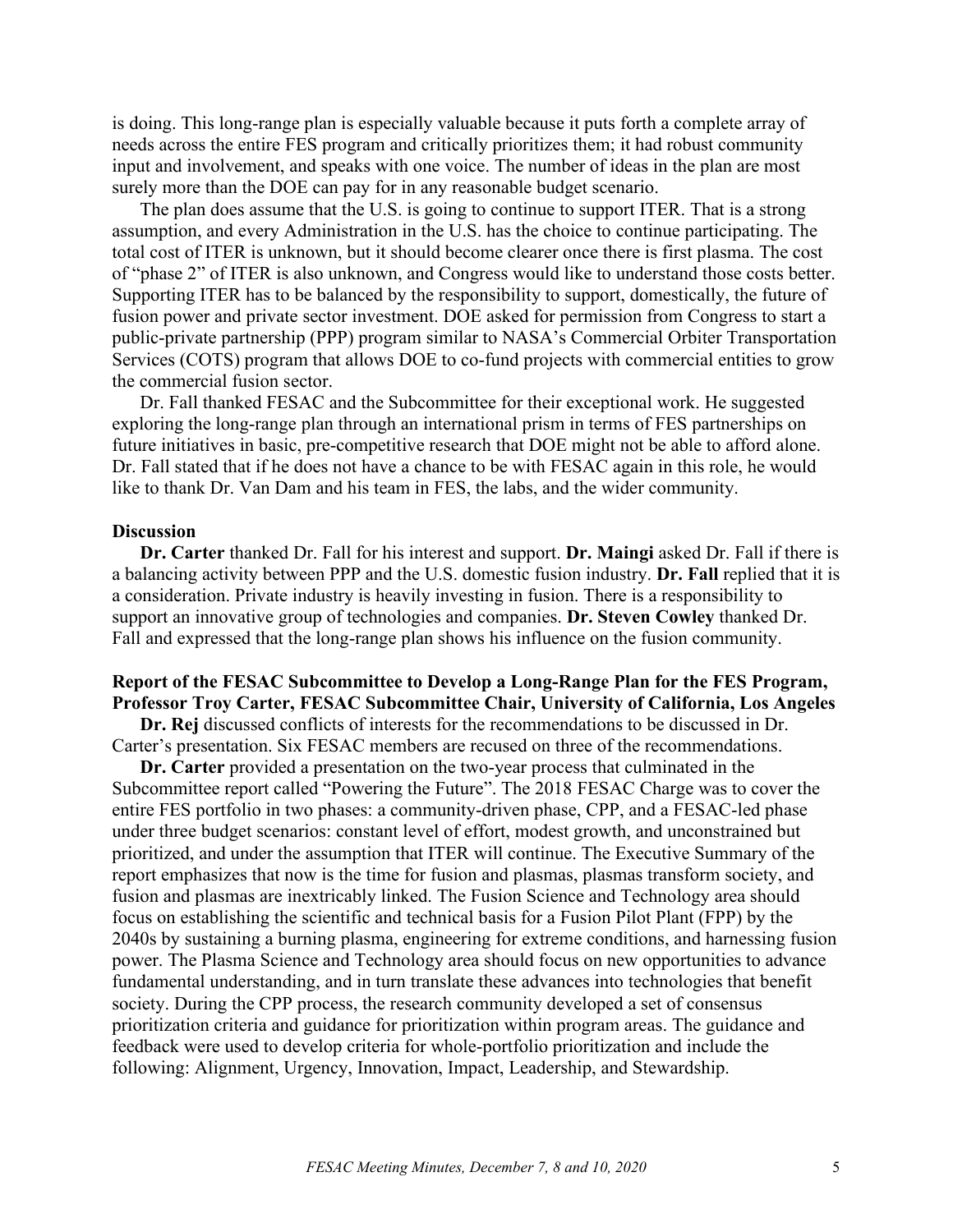#### **Presentation on Overarching Recommendations**

**Dr. Christopher Holland** of the FESAC subcommittee explained that the recommendations fall into two categories: Overarching recommendations which are program/facility independent but essential to successful execution of the FES research program, and project and program specific recommendations, which are divided into three subcategories: Fusion Science and Technology (FST), Plasma Science and Technology (PST), and Cross-cutting recommendations, applicable to all programs.

Dr. Holland outlined the overarching recommendations which discuss the technology and science drivers for a FPP by the 2040s, repeating the long-range planning process, resources for design and construction of new facilities, new experimental capabilities, maturation of designs, scope and costing for new facilities, PPPs, formal coordination between funding agencies, policy changes to improve diversity, equity, and inclusion (DEI), and discipline-specific workforce development.

## **Presentation on FST Recommendations**

**Dr. Wayne Solomon** of the FESAC subcommittee presented the FST recommendations which focused on closing critical gaps for a FPP, pivoting towards fusion materials and technology (FM&T), establishing mission need for a Fusion Prototypic Neutron Source (FPNS) facility, developing infrastructure for the study of plasma materials interactions, expanding the blanket and tritium programs, closing FPP design gaps utilizing DIII-D and NSTX-U, ensuring full engagement with ITER via a research team, forming the mission need for EXCITE, and strengthening research for fusion energy commercialization.

#### **Discussion**

**Dr. Wirth** asked about the prioritization of facilities in the recommendations. **Dr. Carter** replied that the prioritization is expressed in the scenarios. He added that the facilities are targeting different essential science and technology areas.

**Dr. Reyes** asked about the separation of facilities that could potentially be combined into a single facility (e.g. blanket component test facility (BCTF), volumetric neutron source (VNS)). **Dr. Carter** explained that the approach was consistent with the CPP structure. The subcommittee did not want to be too specific about how to execute the needs of the program. **Dr. Solomon** added that if there are too many missions or too many activities in a single facility the cost becomes prohibitive. **Dr. Humrickhouse** of the FESAC subcommittee said that the BCTF is an aneutronic facility. The VNS, while less well developed, would be a nuclear facility for atomic scale testing. One explicit recommendation is that a more coherent strategy about component scale blanket testing needs to be developed.

**Dr. Snyder** inquired if the subcommittee considered having competing design teams rather than a single design effort for FPP. **Dr. Carter** explained that the notion of competing teams was not discussed at length, but coordination is important. **Dr. Holland** added that there are a range of opinions in the community concerning how cohesive, tight, and coordinated this should be. The subcommittee strove to achieve balance. **Dr. Trask** clarified that the recommendation is to have the capability of building a FPP with both the broad infrastructure and knowledge base.

**Dr. Terry** asked if there is consensus on the mission for the FPP. **Dr. Carter** explained that is a community driven effort that needs to be a follow-on of this activity.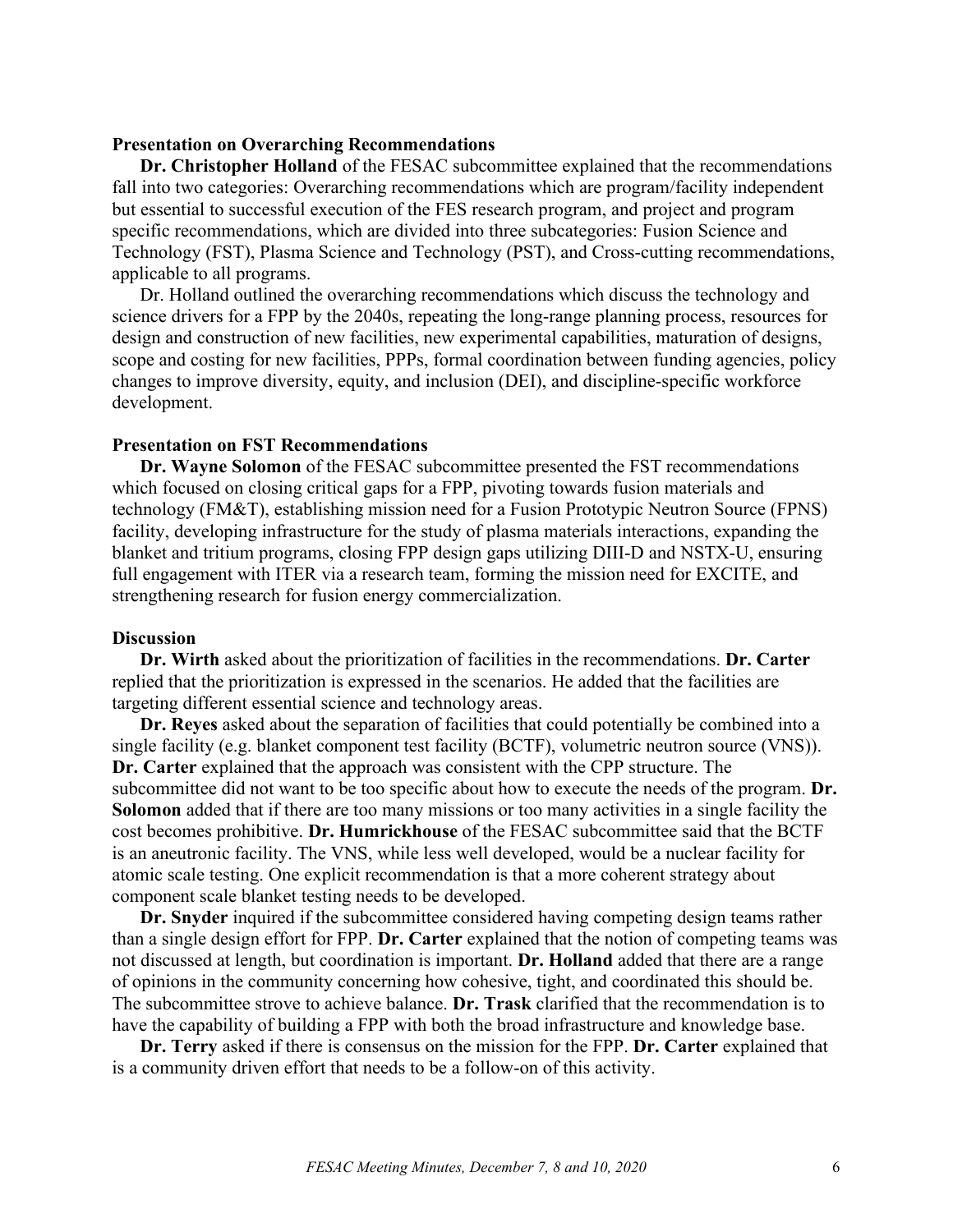#### **Presentation on PST Recommendations**

**Dr. Ma** of the subcommittee provided an overview of the PST recommendations which focused on supporting fundamental plasma science, the MEC-U, establishing a plasma-based technology research program, coordinating a High Intensity Laser Research Initiative, pursuing a multi-petawatt (multi-PW) laser facility and a high-repetition rate (HRR) high-intensity laser facility, supporting networks to coordinate research, strengthening support of lab-based research for astrophysics and space plasmas, ensuring robust support for foundational research activities, and supporting research that supplies fundamental data.

#### **Discussion**

**Dr. Kuranz** asked if the recommendation for the High Intensity Laser Research Initiative is for FES to partner with other agencies for the U.S. to maintain or reestablish leadership in the field, and asked if the recommendation on the Solar Wind Facility is to build or to design a facility. **Dr. Carter** replied that it is to coordinate and collaborate, and for FES to take ownership. For solar wind, the recommendation is to develop the idea leading into design.

**Dr. Brown** noted that there are facility projects supported by NSF, NNSA, and NASA on Zeus, multi-PW, and solar wind and asked who might take the lead. **Dr. Carter** replied that the scenarios assume that FES will take the lead on everything recommended. However, the idea of partnering is strongly threaded throughout on the entire portfolio.

**Dr. Terry** asked for clarification on the types of activities that are envisioned as "foundational." **Dr. Carter** replied that the term is the embodiment of recommendations in the CPP report about cross-cuts in the program, such as fundamental theory, computation, diagnostics, and control techniques – enabling technologies. **Dr. Holland** added that doing fundamental theoretical research on both the FST and PST areas and for the basic plasma experiments is important.

#### **Presentation on Budget Scenarios**

**Dr. Carter** presented the three budget scenarios as described in the Charge. The scenarios are considered starting from the FY19 budget, specifically focusing on the non-ITER construction project portion. In the two scenarios, constant level of effort and modest growth, any new construction is funded by redirecting resources from current facility operations and research programs. These constrained scenarios are constructed to represent a balanced program with prioritization and emphasis on critical elements that advance the fusion energy mission and sustain scientific impact and technological progress. The constrained scenarios do not provide sufficient resources to confidently prepare for an FPP by the 2040s. Large projects in the PST area are unfunded, including MEC-U.

In the constant level of effort scenario, pivoting and redirection of funds enables the program to undertake a number of exciting and vital new activities. However, the new initiatives and pivoting of program elements are only achieved at great cost to existing and future areas of U.S. strength, innovation, impact, and leadership. In the constant level of effort scenario, the only viable way to redirect sufficient funds for new FM&T priorities and facility construction is to reduce existing domestic tokamak operations at a pace which enables total tokamak research funding to continue at a stable level. With more robust funding for PST programs, technology and science drivers are advanced. However, there are still costs incurred and opportunities missed in the modest growth scenario.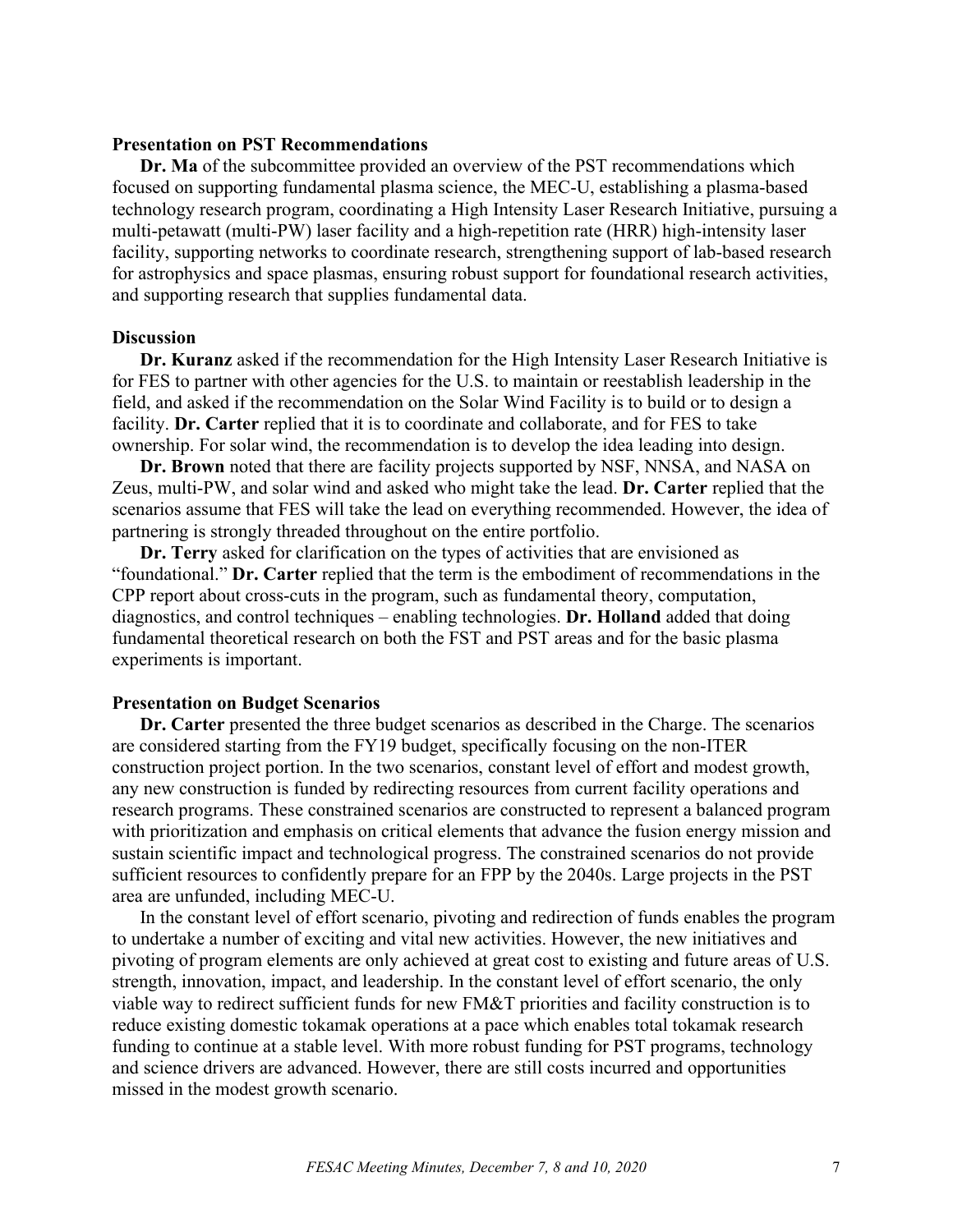In the unconstrained (but prioritized) scenario, FPNS is accelerated. The prioritization of facilities and their supporting research programs was determined by factoring in the timeliness and urgency of the activities in supporting the strategic plan. A prioritized list of new and expanded programs was also developed. The unconstrained scenario would include several prioritized facilities (EXCITE, MEC-U, Mid-Scale Stellarator, BCTF, Solar Wind, High-Heat Flux, multi-PW laser, HRR laser, and a mid-scale Z-Pinch). The unconstrained scenario also includes prioritized programs (e.g., FM&T, PST, plasma-based technology, FST, LaserNetUS, Inertial Fusion Energy (IFE), volumetric neutron irradiation, etc.).

#### **Discussion**

**Dr. Reyes** sought clarification on the passage "IFE program, focus on enabling technology." **Dr. Carter** replied that this means laser technologies and other drivers that enable new directions (e.g. broadband lasers that help impact and reduce laser plasma instabilities).

**Dr. Reyes** asked if there is a level of dollars increased at Δ as situated to the level of the unconstrained scenario and about the graph shown at the last FESAC meeting on the unconstrained scenario. **Dr. Carter** emphasized that there are no budgets in this report. The subcommittee did a lot of work to establish the programs and used their own approach to amplify those programs to what was needed. He urged FESAC to keep in mind staging, utilizing partnerships, and pivoting within the program to make resources available. As to the graphic, he explained that it was provided to give FESAC a sense of where the subcommittee was headed. The value is a flexible plan focused on recommendations that set fusion in the right direction.

**Dr. Kuranz** inquired about addressing the balance between PST and FST. **Dr. Carter** reiterated the approach and expanded on it. Because FES has a fixed budget with no construction resources, the decision was made to redirect funds within the current budget. The unconstrained scenario provides a prioritized list giving one a sense of where PST and FST projects fall.

**Dr. Kuranz** asked if, in the unconstrained scenario, FES will fully fund the quest for the multi-PW laser. **Dr. Carter** reiterated that for every facility, partnerships should be exploited. Coordination is very important for large scale facilities. For PST, the resources are split among many agencies. The subcommittee assumed that FES would fund the entire cost because it is a role that FES could play, an opportunity for FES to lead, and it is unclear that another agency has a more pressing need to take the lead.

**Dr. Sunn Pedersen** stated that the word "unconstrained" is a big one. It is the most important and in some sense the most dangerous of the three scenarios. He asked for Dr. Carter's perspective on the symbolic value of the term. **Dr. Carter** explained that the subcommittee thought that the "unconstrained" budget was different from blue sky; it mirrors the Particle Physics Project Prioritization Panel (P5) report. P5 picked three things to focus on; however, the focus of this report is on getting resources into things in the next five years that will set the community on the right path. **Dr. Sunn Pedersen** advised that the subcommittee be very explicit in explaining the "unconstrained" term in the document; i.e., it is rapid growth, but it is not a blue sky scenario. **Dr. Trask** said that even the modest growth scenario is unlikely to achieve the goal of a FPP capability in a time frame that matters – the urgent need for climate, energy security, and pollution. "Unconstrained" is something more than modest growth. **Dr. Carter** noted that the unconstrained scenario is what the community thinks is needed to get to the FPP by the 2040s. However, there are PST needs that open up many new directions. Things the CPP called out as important are in the unconstrained scenario.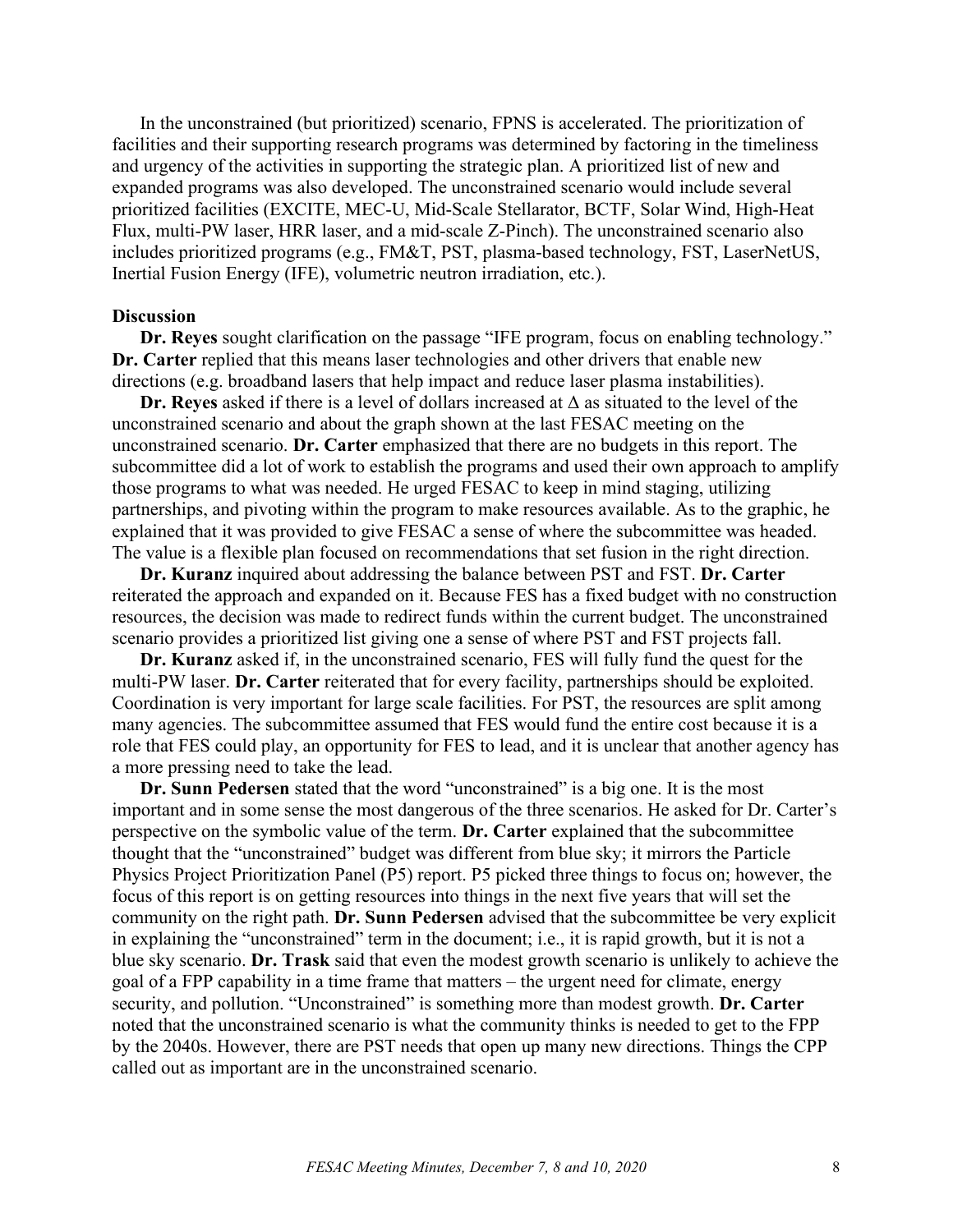**Dr. Knowlton** asked about the two key goals for FST – to field the long-term research team for ITER and to plan for an FPP in the 2040s. Specifically he questioned the amount of investment needed just for that particular mission element and if the subcommittee discussed the rationale for the 2040 timescale. **Dr. Carter** replied that the subcommittee believed the necessary budget to be more than \$1B. The input on the 2040s timescale came from the Burning Plasma report and competition with other carbon neutral sources. This report focuses on setting fusion on a path heading towards the 2040s.

**Dr. Kuranz** inquired about the multi-PW laser facility stating that NSF is funding a multi-PW construction facility, Zeus. She expressed disappointment about MEC-U and the cost of that project, and hoped that the importance of the critical decision (CD) process can be emphasized to the community. **Dr. Carter** replied that NSF could contribute to such a facility, but it is distinct from Zeus. MEC-U is the top priority, and it needs new resources. There is Congressional language in the stimulus bill for funding for MEC-U and MPEX. **Dr. Trask** commented that a main reason to use the CD process is to gain information for planning.

**Dr. Skiff** expressed a concern about multi-parameter prioritization in the budget scenarios. He asked how much auxiliary information will be available concerning the way in which the prioritization was performed. **Dr. Carter** explained that the unconstrained scenario was constructed like the CPP report, and it is all included. Cost was not the primary driver for prioritization; all the criteria were used.

**Dr. Sunn Pedersen** requested more explicit language about assumptions and pointed out that SPARC is not mentioned. For example, there is a focus on the integration of the exhaust and core performance, the ITEP gap. But, the disruption challenge, low recirculating power, and current drive efficiency have been deemphasized. **Dr. Carter** stated that the recommendation about DIII-D and NSTX-U was about closing those gaps. The strategy is based on community input. The stellarator and low recirculating power are in the report. The intention was that issues raised have to be worked on using existing facilities. The stated goal of SPARC is  $Q > 2$ , not burning. **Dr. Sunn Pedersen** added that it is also relevant because EXCITE is listed as a high-field device, and it will solve the core edge challenge; a lot of this is also true for SPARC. **Dr. Carter** explained that the subcommittee's point-of-view was to set the process in motion for the ITEP gap. SPARC is going forward, and the U.S. needs to find a way to join that. There are questions about SPARC solving the core integration issue because of the size. **Dr. Sunn Pedersen** asked if community consensus is that it is realistic that the disruption challenge is going to be solved without a new facility. **Dr. Carter** argued that the top priority need for the facility is ITEP. However, building such a facility will address multiple issues.

**Dr. Wilson** noted that specific comments in one budget scenario state that in order to accomplish the mission, funds will need to be ramped down or redirected. However, in another budget scenario, that was vague. He pointed out that was the kind of prioritization people are seeking. **Dr. Carter** said that the resources are available in the modest growth scenario, but are consumed quickly when bringing on new facilities. That is part of the reason for calling out what to enhance. **Dr. Wilson** asked at what point, when it is affordable to bring on the next facility, will the decision be made that the new facility/experiment is more valuable than something currently operating. **Dr. Carter** said that the general principle that the timeline for facility construction in five years is ambitious, but zero activity in an area, while waiting for something else to happen, is a problem. The goal is to set something in motion now; to provide a sensible, yet flexible, sequence, especially on partnerships and cost. **Dr. Maingi** said that the CD process creates a narrower, more realistic, cost range, and that is the kind of rigor articulated in the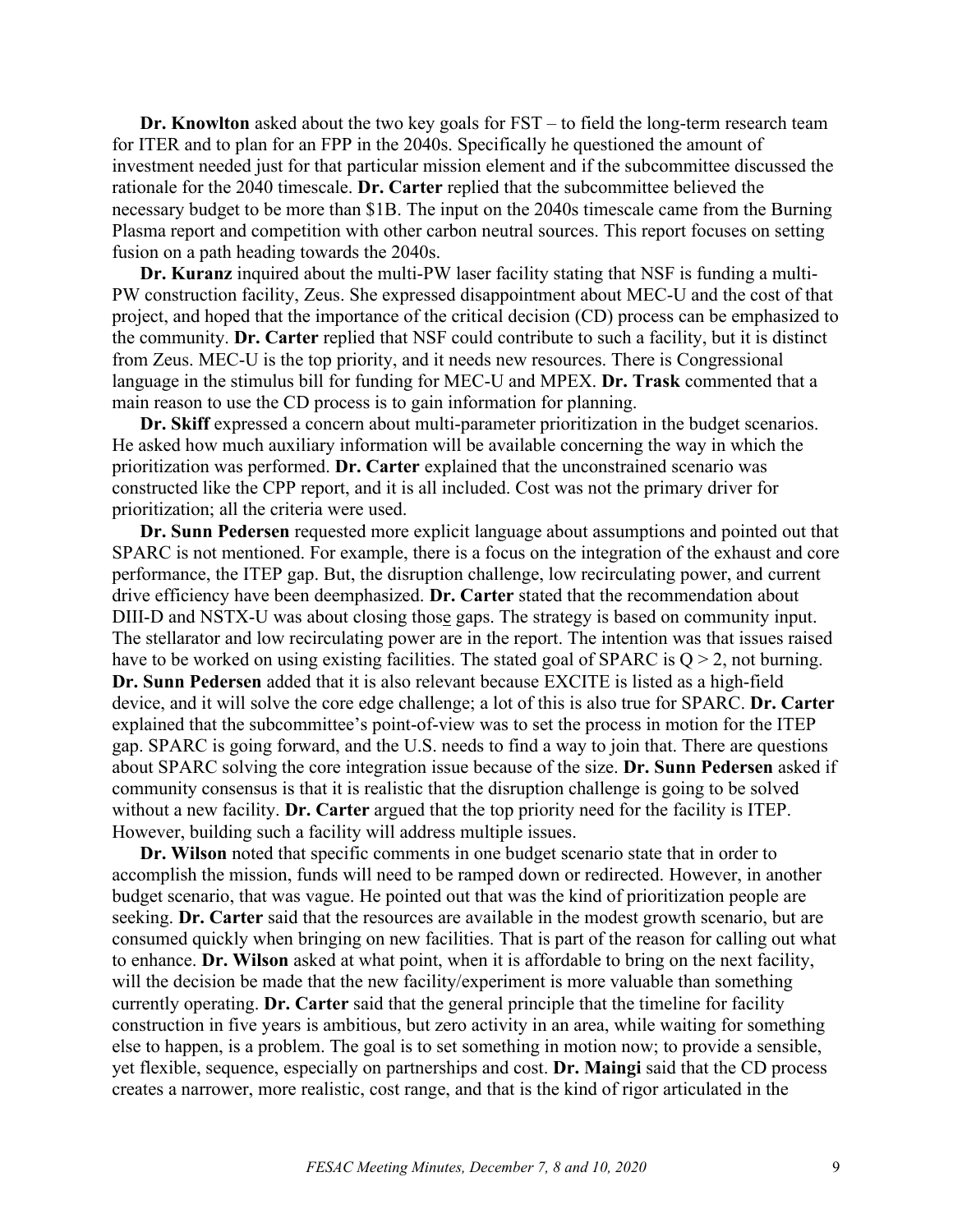report. **Dr. Trask** explained that the P5 report was more straightforward because of the wealth of costing information. **Dr. Carter** added that the fusion community needs to utilize the CD process to get more accurate costing information.

**Dr. Wirth** suggested adding the basis for the facility costs to provide perspective on the balance between FST and PST. He also speculated, that in relation to Dr. Fall's comments, there should be additional consideration of the opportunities for international collaboration. **Dr. Carter** indicated that there are no specific call-outs on the international issue, rather it is a generic idea that partnering is desirable. On the costing issue, the hope is that Congress will see that MEC-U is almost at CD-1, and EXCITE needs to establish mission need and will put this in motion.

**Dr. Kuranz** commented that she was concerned about this report being a snapshot in time as the budget scenarios are based on FY19 dollars. She asked if the conditions under which the scenarios are cast could be clearer. **Dr. Carter** noted that the recommendation, to complete MEC-U, is the message. **Dr. Wilson** did not think numbers were necessary, but something that lays out the scale might help support the PST program.

**Dr. Wilson** stated that both the constant level of effort and modest growth scenarios address the difficulty in achieving the mission of an FPP by the 2040s, and he asked that if that is not feasible, does that impact the priorities. **Dr. Carter** said that the budget scenarios were required, and a set of recommendations was required, and there are far more in the CPP report. The focus of this report was on having impact in the right way and keeping the audience in mind with a goal of influencing change in budget and policy. **Dr. Skiff** said that the task of the subcommittee was to be faithful to the CPP and to have consensus. This report is measured and reflects that consensus; therefore, it will help the fusion community. The budget scenarios have a rhetorical value to help people understand the situation, and he hoped that the constant level of effort budget communicates existential pain.

**Dr. Parker** stated his concern that the fusion community will pivot to FM&T without a burning plasma in hand. The U.S. may need to provide innovation via tokamak research programs to come up with solutions that allow ITER to achieve its mission. **Dr. Carter** reiterated that the Charge specifically states to assume ITER will continue. **Dr. Matthews** added that the U.S. can leverage ITER and the other partners, and invest in other things, such as materials and the FPP. **Dr. Maingi** noted that private programs are aimed at burning plasma. **Dr. Rej** added that Dr. Fall stated that public-private collaborations are unique to the U.S. **Dr. Snyder** said that the U.S. analog of the China Fusion Engineering Test Reactor (CFETR) is the FPP, but in many ways the FPP is meant to be more ambitious than CFETR.

**Dr. Trask** said that the subcommittee chose to keep the text general for the tokamak gap, to call out the need without identifying how to solve the problem. SPARC is the nearest term hightemperature tokamak to be built in the U.S. However, adding that specific language was deemed too detailed and could be read as choosing a winner. **Dr. Solomon** said that the disruption challenge needs to be addressed in the very near term using existing facilities, but there is also a timeline for doing that. ITER will be operating, and ITER needs to address the disruption challenge. He was unsure if there was an expectation of building a new facility to address the tokamak disruption challenge. **Dr. Sunn Pedersen** reiterated that too many things are implicit. The report will be read by people outside the field. He suggested writing that the community assumes that this issue must be solved on the timeline of ITER going into operation.

**Dr. Snyder** addressed Dr. Parker's comment on the U.S. needing a burning plasma. Referring to the National Academies Burning Plasma report, the plan for a burning plasma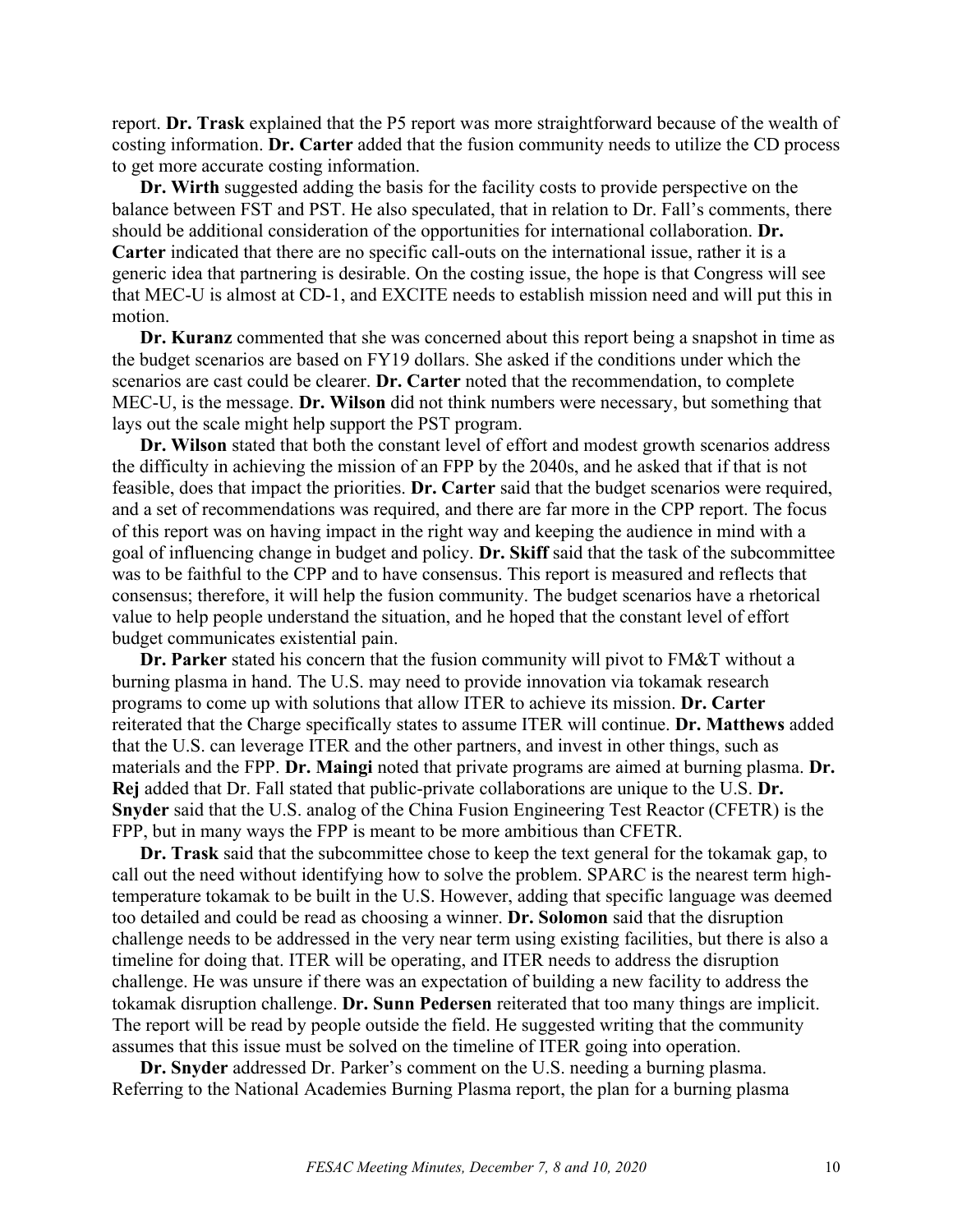experiment in the U.S. is the FPP. But, the FPP is more than a burning plasma experiment; it is the embodiment of the combination of advanced technology and advanced physics that goes into this unique U.S. vision that tries to reduce capital costs and optimize the system. It should achieve burning, but also go all the way to net-electric, not just demonstrate the science, but also combine it with the technology. That FPP goal inspires the pivot for FM&T to address the key materials and technology issues. On the science side, the core edge mission needs to be addressed in order to proceed with the FPP. In this report, the subcommittee is trying to stay broad in order to consider a range of possibilities.

**Dr. Terry** brought up sunset language concerning closing experiments to bring others forward, the strict adherence to the timeline for achieving a goal, and the hand-off to ITER. Specifically, he asked if DIII-D and NSTX-U are not completed by the mid-2020s, will they continue or be closed – is the sun setting negotiable? He mentioned the hand-off to ITER rather than EXCITE. **Dr. Carter** remarked that there are no recommendations in the scenarios, and there are no proposals to sunset anything. However, EXCITE cannot happen in the constant level of effort scenario.

**Dr. Parker** raised caution about the underlying assumption for ITER's burning plasma experiment, pointing out that the FES experimental tokamak program supports improved confinement and a better performing tokamak. **Dr. Carter** replied that the goal was to both pivot and maintain strength, which means reductions in that scenario. The scenario descriptions are a good balance between embracing new opportunities and preserving strength. The message of this report is an increase in funding.

**Dr. Parker** addressed comments from the public discussion, namely about identifying the assumption about ITER, pivoting away from tokamak science, and the Office of Advanced Scientific Computing Research (ASCR). Regarding ITER, to say that the U.S. will pivot away from tokamak science toward technology without burning plasma seems short-sighted and risky. **Dr. Sunn Pedersen** responded to comments about starting the engineering side of a reactor. His perspective was that the proposed high priority projects must be done regardless of the details of the scenario. Given the constrained scenarios, hard choices had to be made, and the assumption is that ITER will work. In that scenario, the U.S. should be doing things that ITER is not doing.

**Dr. Parker** strongly expressed that not pivoting away from the tokamak science of confinement would be an improvement. **Dr. Snyder** pointed out that the report contains the EXCITE program as well as strong support for theory and computation. EXCITE is aimed firmly at addressing the science coupled with the edge; it is a non-nuclear facility, and if it achieves the densities approaching what is needed for an FPP, then the models can be tested and provide the deep understanding of the physics necessary to design the best, most cost-effective FPP. **Dr. Parker** articulated that his concern that in the constant level of effort scenario, there was a reduction in the confinement program by 50%, and he noted that EXCITE does not come up until the unconstrained budget scenario.

**Dr. Verboncoeur** felt that making progress on burning plasma would inform what is needed in terms of engineering. Nonetheless, he acknowledged that there are some engineering aspects that could be addressed regardless of the path. The path to burning plasma might be the critical path and not the engineering components.

**Dr. Barish** said that the Charge stated that "within each of the three scenarios assume that the U.S. contribution to the ITER project will continue through this entire period". The Charge requested a 10-year plan under three budget scenarios.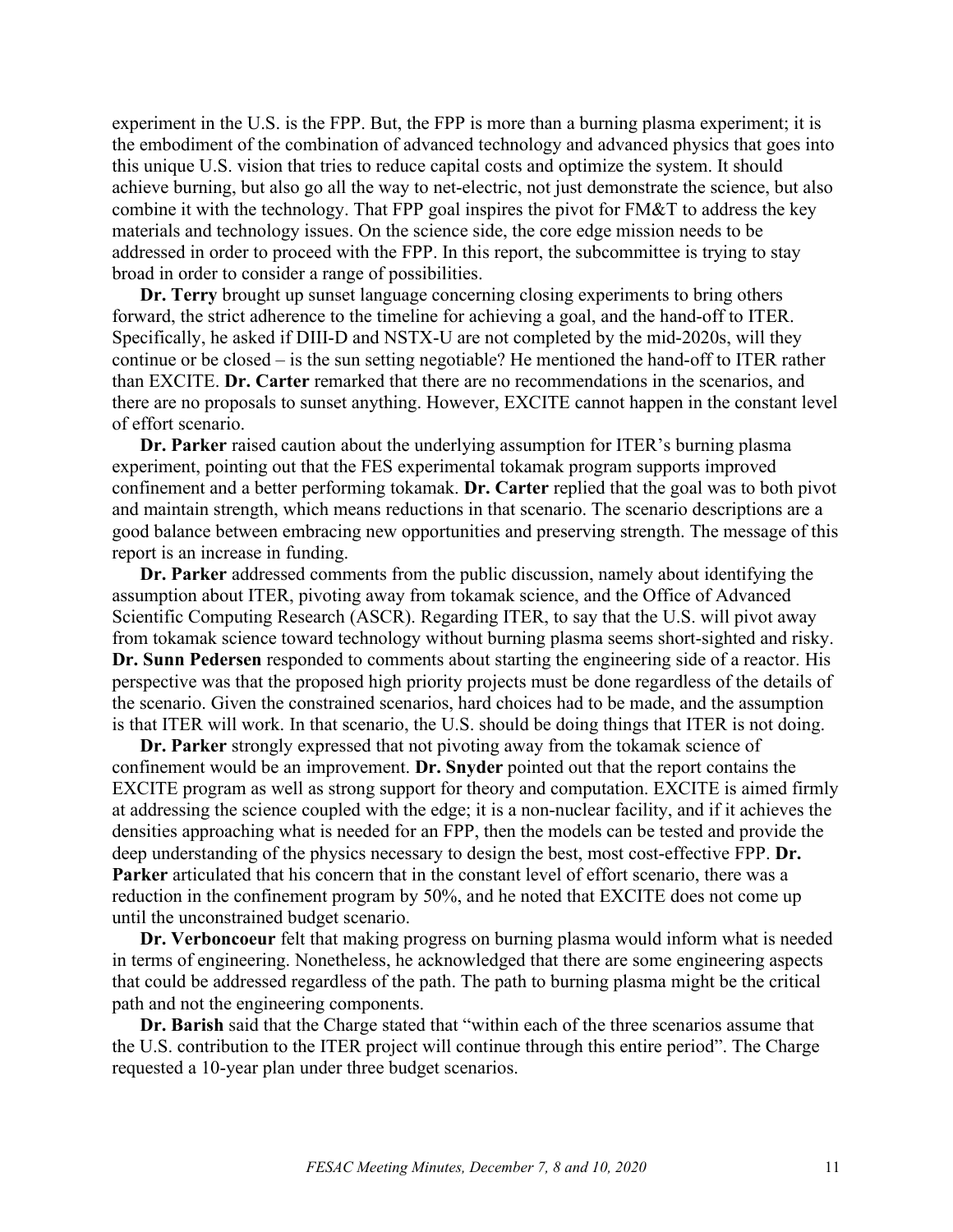**Dr. Parker** referred to the slide on Pivoting Tokamak Effort, noting the reference to a significant reduction of  $\sim$  50% in the mid-2020s, and he feared that the community will actually get what it asked for. **Dr. Carter** said that there is no recommendation that says a tokamak should be shut down. The question is can we address the budget scenario if we do not do this. **Dr. Parker** pointed out that the presentation mentions about a 50% reduction. In a flat budget, there is a proposal to cut the two existing experiments. **Dr. Trask** said that the report is not recommending shutting anything down; however, if budgets do not increase, there must be some guidance on likely scenarios.

On the recommendation of closing FPP design gaps, **Dr. Wirth** reminded FESAC of an earlier comment that existing tokamaks do not provide sufficient insight into runaway electron problems. **Dr. Holland** voiced that even in the pre-fusion phase, there is a lot of international collaboration to advance the tokamak physics space. But private tokamak efforts also have to solve the disruption issue. The recommendation is to take full advantage of all of those opportunities across the world.

Regarding the recommendation: "ensure full engagement of the U.S. fusion community in ITER…." **Dr. Parker** noted that if ITER is delayed or unsuccessful, this plan has to be reconsidered. **Dr. Carter** agreed expressing that he supposed ITER's success or delay will be known by the next iteration of this process. He said that this recommendation is about the ITER research team only. **Dr. Barish** stated that if ITER is delayed, FES will use good judgement and delay formation of the ITER research team.

#### **Presentation on Appendix A: Public-Private Partnerships**

**Dr. Maingi** of the subcommittee said that PPPs are highly recommended to rapidly and efficiently enhance scientific and technological capabilities. FST PPP programs include: Low Technical Readiness Level (TRL), milestone-based facility programs (new), mature stage programs (new), and facility design collaboration (new). Low TRL maturation programs should be expanded to enhance the scope and scale for the closure of key technology gaps. The subcommittee supported the concept of a milestone-based cost share program aimed at the demonstration of integrated facilities. These have the potential for rapid and cost-effective technological gap closures, executed as a parallel investment to augment the public long-range plan, and "Multiple shots on goal." New mature stage PPP programs to further aid in the commercialization of fusion energy should be considered. Private entities can help develop new experimental facilities that are needed to close the FST program gaps in a timely fashion. Finally, FES-funded programs should strive to make information available between public and private sectors (e.g., access to ITER design information should be provided to U.S. companies by FES).

#### **Discussion**

**Dr. Walker** asked for more information on the PPP intellectual property (IP) model. **Dr. Maingi** said that the subcommittee did not talk in great depth about the IP aspect of the issues.

**Dr. Sunn Pedersen** asked about legal obstacles to having close collaborations with private company sites. **Dr. Maingi** explained that the programs mentioned in the report are not directly looking for expertise from one company or another. Proposals will be reviewed and awarded; the process will be competitive. **Dr. Trask** stated that the onus of maintaining a fair, competitive process will fall to review committees who look at proposals. There is a mission need to have stronger partnerships that bridge the gap between the academy, the lab, and the private side. **Dr.**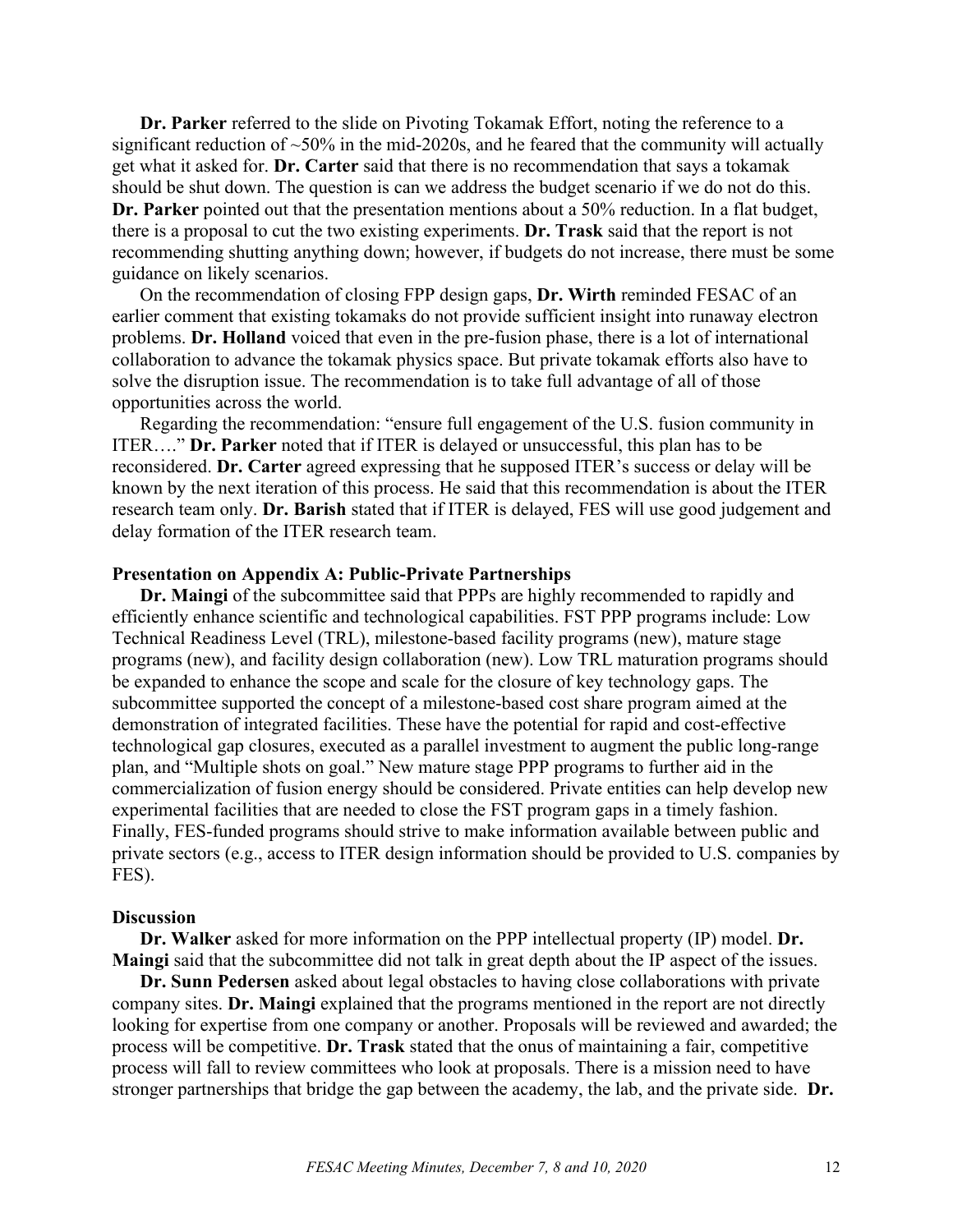**Verboncoeur** stated that in his experience, it is rare that a large, well-funded company will jump into a partnership that concedes any kind of IP if there is a fair degree of certainty. However, if they feel the goal is sufficiently far out, they might enter into a PPP, but in that case, they are not actually building the FPP or the IP, rather they are advancing the science. He suggested capping the amount of cost-share a university can bring in to any PPP. He added that any partnership must recognize that starting the path to translation is an important process. Trust must be built between researchers and industry to make that translation, to understand it, learn a language, and build all of the financial processes so that can happen smoothly.

**Dr. John Foster** said that there is a lot to be learned from the NSF partnerships and innovations. They have multiple layers, whether it is a single investigator who develops a startup based on a technology, or a partnership with a larger company to take on a component that is too complicated for a single investigator. **Dr. Skiff** asked about the NSF/DOE partnership in basic plasma science and participation by universities. **Dr. Carter** said that program needs to be scaled up. In the modest growth scenario, there is an augmentation. It is part of the PST research program. There is also a comment in the report that there is an urgency to renew that partnership.

**Dr. Patello** asked which of the facilities listed are most helpful to industry. **Dr. Carter** responded that the sense is that every facility should be looking at this opportunity. Some facilities are more likely than others to have a connection to the industry plan. FIA provided input on activities that might align with the CPP strategic plan.

**Dr. Skiff** stated that the cost of the facilities coming online later will not help the private sector much. **Dr. Maingi** replied that if the timescales do not match, that is a lost opportunity. But it does not have to remain lost if there is alignment, a way to partner with the company that wants to make the facility move more quickly. **Dr. Trask** added that the timescale also hurts the public program because it makes it unlikely that the community will get to the design capability for FPP by the 2040s. **Dr. Parker** suggested making the private sector reference more specific in the recommendation to expand and establish new PPPs because of the speculation of doing burning plasma in the private sector. U.S. leadership could be in the private sector or PPPs.

**Dr. Reyes** referred to the slide "Unconstrained: Prioritized Facilities" pointing out that items 7 and 8 have the phrase "with partnerships," suggesting that 1-6 do not need any partnerships. **Dr. Carter** said that every item on the list should be pursued with partnerships where possible. However, for items 7 and 8, HRR laser and mid-scale Z-Pinch, there is potential interest from the Office of High Energy Physics and NNSA, respectively.

**Dr. Kuranz** strongly suggested that the multi-PW laser facility be "with partnerships" because of current discussions with NNSA and NSF. **Dr. Carter** explained that "with partnerships" language is used throughout the PST recommendations. To avoid unintended consequences, the subcommittee did not want to signal this as somehow FES's territory. **Dr. Maingi** said that concerning partnerships, the lesson going forward is to include PPPs in the scenarios. There are practical difficulties in doing this. In essence, how should PPPs be taken into account in such a way that they affect the scenarios? He suggested that thought be given to metrics for this.

**Dr. Brown** said that the issue is money. FES funding has been stable and growing for the last 30 years; however, there has not been explosive funding since the oil crisis in the 1970s. **Dr. Carter** said that determining the specificity of potential partnerships is difficult, but the report must make sure that the opportunities are called out.

#### **Presentation on Appendix B: Developing a Diverse, Equitable, and Inclusive Workforce**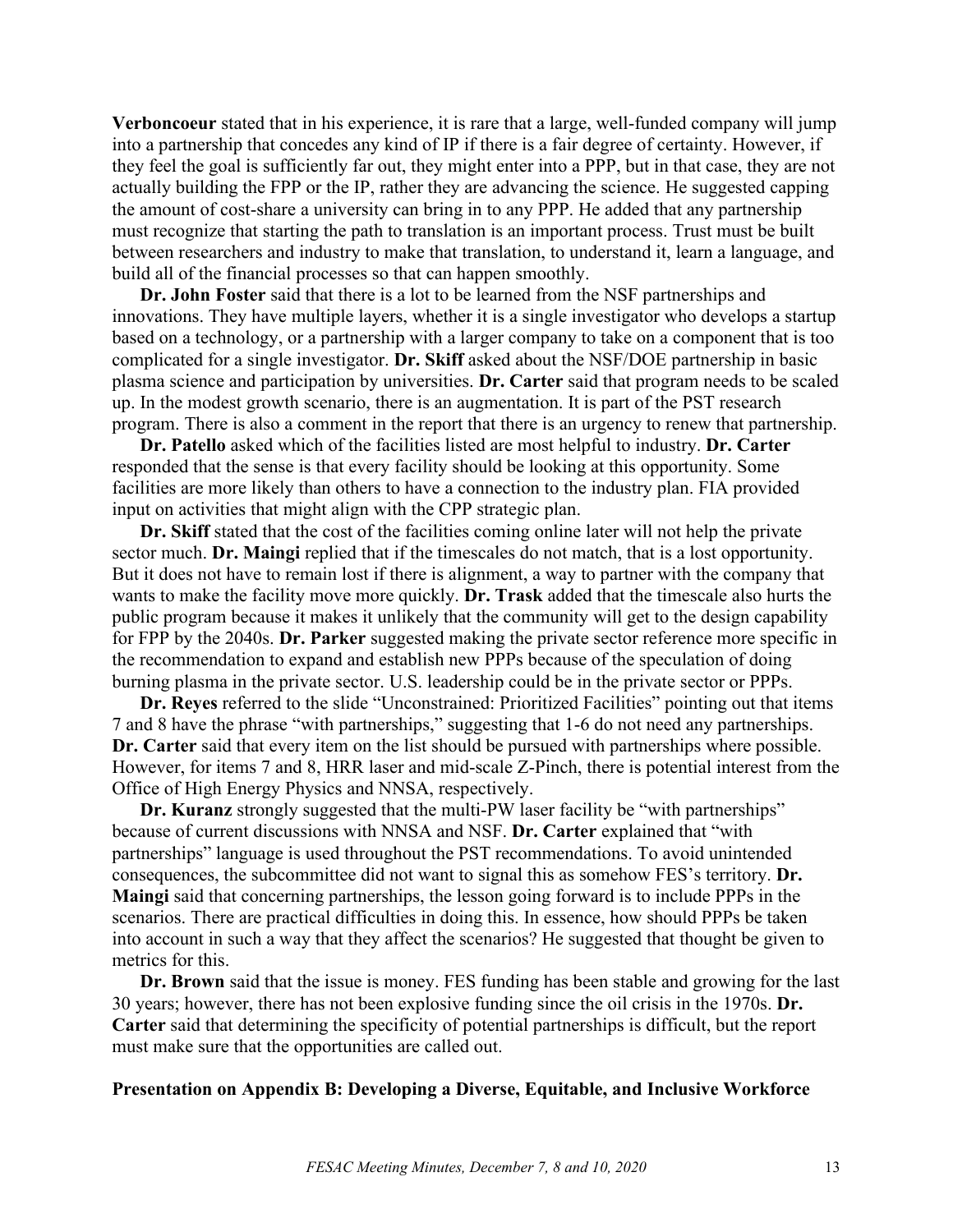**Dr. Ane Lasa** of the subcommittee presented Appendix B of the report on DEI, workforce, and outreach. The success of this strategic plan requires innovation, creativity, and a talented, multidisciplinary, and diverse workforce. The subcommittee recommended that FES support outreach efforts to promote plasma science, pre-college outreach, and the development of a new public-facing website for plasma science and fusion. Institutions and agencies funded by, or working in, fields of FES should engage DEI experts for advice, expand recruitment pools and identify underrepresented areas, adopt or update Policies and Codes of Conduct and training, create an accessible environment for all members of the community, work with institutions on family leave policies, develop flexible post-undergraduate education options, and facilitate employment of, and establish development programs for, BS/MS scientists and engineers.

#### **Discussion**

**Dr. Patello** asked for more information on the "double blind" review process and if the PI might be revealed in the references or curriculum vitae. **Dr. Lasa** explained that in a two-step double blind process, the actual scientific content would be reviewed blindly, and the second step would reveal the name of the PIs, or other relevant information. **Dr. Carter** added that details must be worked out, but other agencies have used this process with success. **Dr. Terry** was concerned about the double blind reviewing and questions about infrastructure, renewal, previous funding, productivity level, or capability to deliver. He asked for examples of this type of implementation in reviewing. **Dr. Kuranz** responded that NASA has had success with double blind reviewing. With the Hubble Space Telescope, they received a number of proposals by female PIs (~50%). **Dr. Wilson** illustrated that in double blind reviews, the technical narrative could not identify institutions – they were referred to as institution 1 or institution 2. In the review process, there are two phases. The technical merit is reviewed in one phase, with the blinding, and later, there is an assessment of the institution's capability of following through on the proposed activity. **Dr. Wirth** asked about language concerning the two-step reviewing process. He noted that the DOE's two-step process allows one to first review the proposal without identifying the PI or Institution, while the second phase allows one to know those details.

**Dr. Wilson** asked about the opportunity for FES to provide funding to do new curriculum development and initiate programs separately, and that there should be a clear recommendation. **Dr. Lasa** said that the subcommittee put this in because it needs to happen.

**Dr. Knowlton** asked about workforce development. The P5 report looked at the skills needed for the existing and envisioned program and identified a lack of skill in one area. He asked if the subcommittee's comments about the Office of Management and Budget (OMB) restrictions apply to workforce development in specific fields. **Dr. Carter** replied that the subcommittee targeted the main recommendation of the OMB limitation. The policy was meant to reduce duplication of effort, but it had other impacts. The P5 recommendations were targeted at programs that would enable a workforce. **Dr. Wilson** stated that there is more room for discussion of workforce in the budget scenarios, and only in the constant level of effort scenario is there an expression of concern for what the workforce implications might be from pivoting. He added that there may be real workforce constraints depending on the budget scenario. Particularly in the unconstrained scenario, there should be thought given to developing the workforce to keep pace with the needed actions.

**Dr. Kuranz** asked about engaging DEI experts and if "actionable by other stakeholders" applies to FES or is stating that both FES and other agencies should do this. **Dr. Carter** said that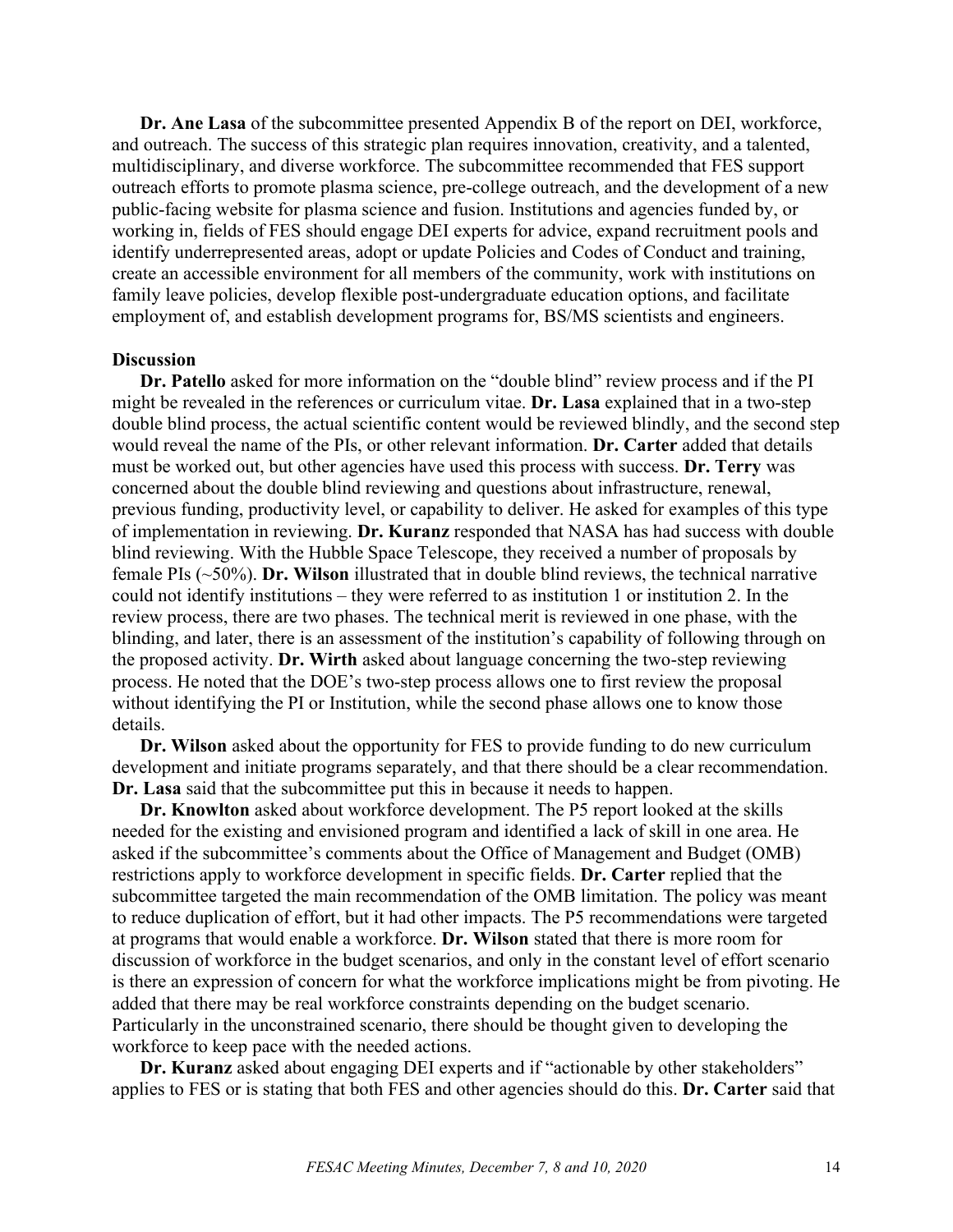the sense from the CPP was that this would be a good item for FES funding. It is important to target the advice towards a broader audience. The suggestion is that there should be more institutional ownership than just FES. She stated that DEI should be woven more into the report. Bringing in DEI experts needs to be done at other institutions as well as FES. **Dr. Brown** emphasized the role that undergraduate and graduate institutions can play in introducing, training, and promoting young scientists, especially women and underrepresented minorities, and he recommended more effort be placed at that level.

**Dr. Barish** said that there has been a lot of discussion by the subcommittee about DEI and workforce, but it was not part of the Charge. An Appendix placement for DEI and workforce is appropriate.

#### **Overall Comments about the Report**

**Dr. Patello** asked what was excluded from the CPP report or added by the subcommittee. **Dr. Carter** replied that one example is a discussion about the additional High-Heat Flux Testing Facility. This was discussed but not called out explicitly in the CPP report. The subcommittee viewed that as an important addition to the program areas. The CPP report is a companion to this report. **Dr. Terry** added that this report needs to articulate that the CPP is a companion report which contains proposals that are not discussed in the FESAC report, and that there was a decision made to focus on a subset.

**Dr. Terry** asked about a recommendation to explore and implement mechanisms for formal coordination between funding agencies. **Dr. Carter** replied that this report amplifies messages that are in the Decadal Assessment of Plasma Science.

**Dr. Knowlton** noted that in Chapter 1, there is a reference to a gap in knowledge. The 2007 Greenwald Panel Report listed a complete set of gaps. The recommendation was to incorporate a gap analysis, or list of priorities, into a strategic plan. He suggested that the subcommittee reexamine the listed gaps to see if any have been closed, addressed, or progressed, noting that SPARC as a gap that is progressing. **Dr. Carter** stated that documents similar to the Greenwald Report were utilized by the CPP. The CPP considered gaps and what is needed to close them. ITER is an important part of SC. SPARC may burn plasma, but that is not its mission. The worry was that putting SPARC next to ITER would create unintended consequences.

**Dr. Parker** was concerned about FES expanding into new areas such as the Solar Wind Facility, space science and space physics, and the mid-scale Z pinch. He said that these areas are central to NASA, NSF, and NNSA, but not FES. **Dr. Carter** explained that NASA does not fund lab experiments, but will construct part of a solar probe. FES's strength is in the lab experiments on fundamental plasma physics that addresses issues elsewhere. Fundamental science around lasers is enabled using facilities like Z pinches and high-energy-density physics (HEDP) experiments. The subcommittee called out the Z pinch as a specific target because NNSA is likely to be interested.

**Dr. Sunn Pedersen** called attention to Dr. Fall's emphasis on international collaborations. He felt that the focus of those collaborations should be on saving time, not saving money. **Dr. Maingi** noted that the subcommittee did not investigate opportunities overseas or conduct technical analysis on what is strategic and sensible. **Dr. Terry** commented that in terms of selling the plasma science program to the greater world, that sales pitch is largely geared to engineering and technology. His colleagues would be more excited to hear about the science.

**Dr. Terry** requested that the vague terms (foundational, understand nature) be defined in terms of the opportunities. He highlighted that the criteria used for prioritization did not include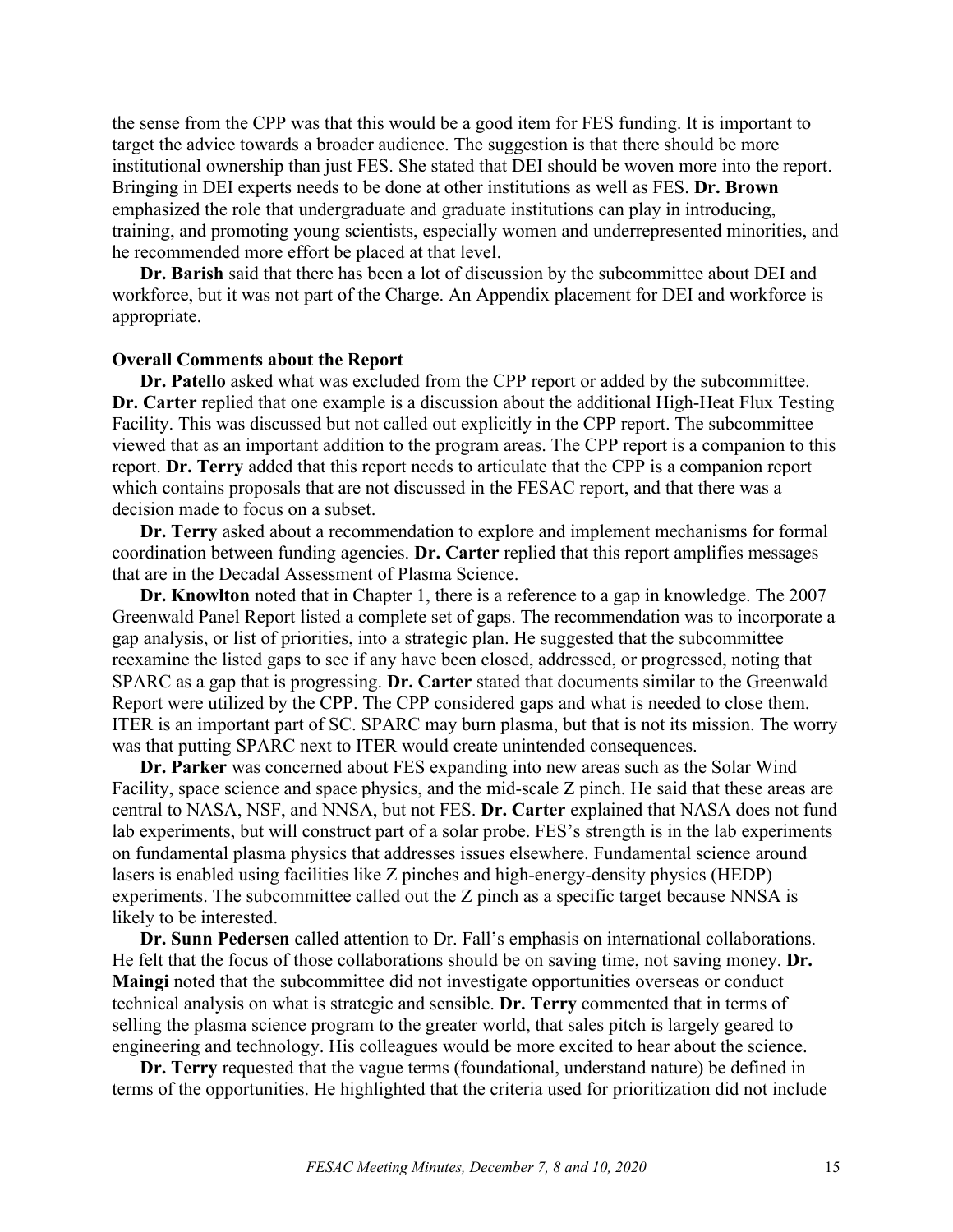"value to science". And he noted that in Chapter 1, simulation and computation are mostly described in the context of the biggest, most grandiose, most integrated, and most computerintensive terms. It is important to clarify that the vision is for a hierarchy of models rather than the fanciest, most state-of-the-art computation.

**Dr. Trask** was glad to see the energy mission embraced and was pleased that the report suggests a direction of constructing actual tests; these are tools to help produce electricity.

**Dr. Moret** said that the CPP and subcommittee members seem to be living up to the community agreements and honoring those. FESAC's comments have highlighted the complexities of meeting the needs of all stakeholder groups. She asked that FESAC layer onto the conversation about boldness which constituents, within which time frame, assuming which budget, and which workforce issues. Thinking of this community as one community is very new, and bringing everyone together is requiring a real culture change. She asked that FESAC remember the strengths of the report, to think carefully about the solutions being recommended, how, in particular, these will be implemented within the time period the Charge offers, and how to make the report inspiring and realistic without breaking consensus. She hoped that everyone would spend time being clear about what they liked, appreciated, and are excited about in the report.

**Dr. Wilson** noted that the report does not tie FST and PST together. The FST mission has a clear goal to have an FPP in the 2040s, whereas the PST program has great science but no single vision. He asked how the resources would be balanced between the two programs, or if achieving an FPP would dominate the choices. **Dr. Carter** said that in the constrained scenarios the subcommittee decided to redirect within each program because there is no headroom for construction. **Dr. Wilson** thought that the report adequately lays out the shared vision from the CPP; however, he was concerned that the PST area is not well defended – there is not a vision articulated for PST.

#### **Public Comment**

**Dr. Rej** invited public comments and recognized Dr. Amitava Bhattacharjee (PPPL), Dr. Bob Mumgaard (Commonwealth Fusion Systems), Dr. Earl Marmar (MIT), Dr. Allen Boozer (Columbia University), Dr. Nick Murphy (Harvard-Smithsonian Center for Astrophysics), Dr. Sterling Smith (General Atomics), Dr. Mike Campbell (University of Rochester Laboratory for Laser Energetics), Dr. Lauren Garrison (ORNL), Dr. Royce James (Air Force Institute of Technologies), Dr. Hantao Ji (PPPL), Dr. Pierre-Alexandre Gourdain (University of Rochester), and Dr. Andrew Holland (FIA).

**Dr. Bhattacharjee** said that his comments address great opportunities for the FES-ASCR collaboration, namely a whole device modelling (WDM) hierarchy. The WDM requires a fidelity hierarchy of computational models visualized as a pyramid structure. The computer infrastructure needed depends on the level of the hierarchy – from exascale computing (and beyond) at the highest fidelity to capacity computing for reduced models. An omission that has gradually occurred since the National Academies Final Report of the Committee on a Strategic Plan for U.S. Burning Plasma Research (2019) is one that has found its way into the subcommittee report as well. In the Burning Plasma Report, a special point was made that the largest project in the Office of Science, the DOE Exascale Computing Project (ECP), surpasses ITER in terms of funding, and has provided the "realization of a high-fidelity [WDM] of fusion plasma…" The ECP funds a leading project in FES as well as throughout SC. There is bipartisan agreement that this area should continue to receive significant funding. ITER was designed based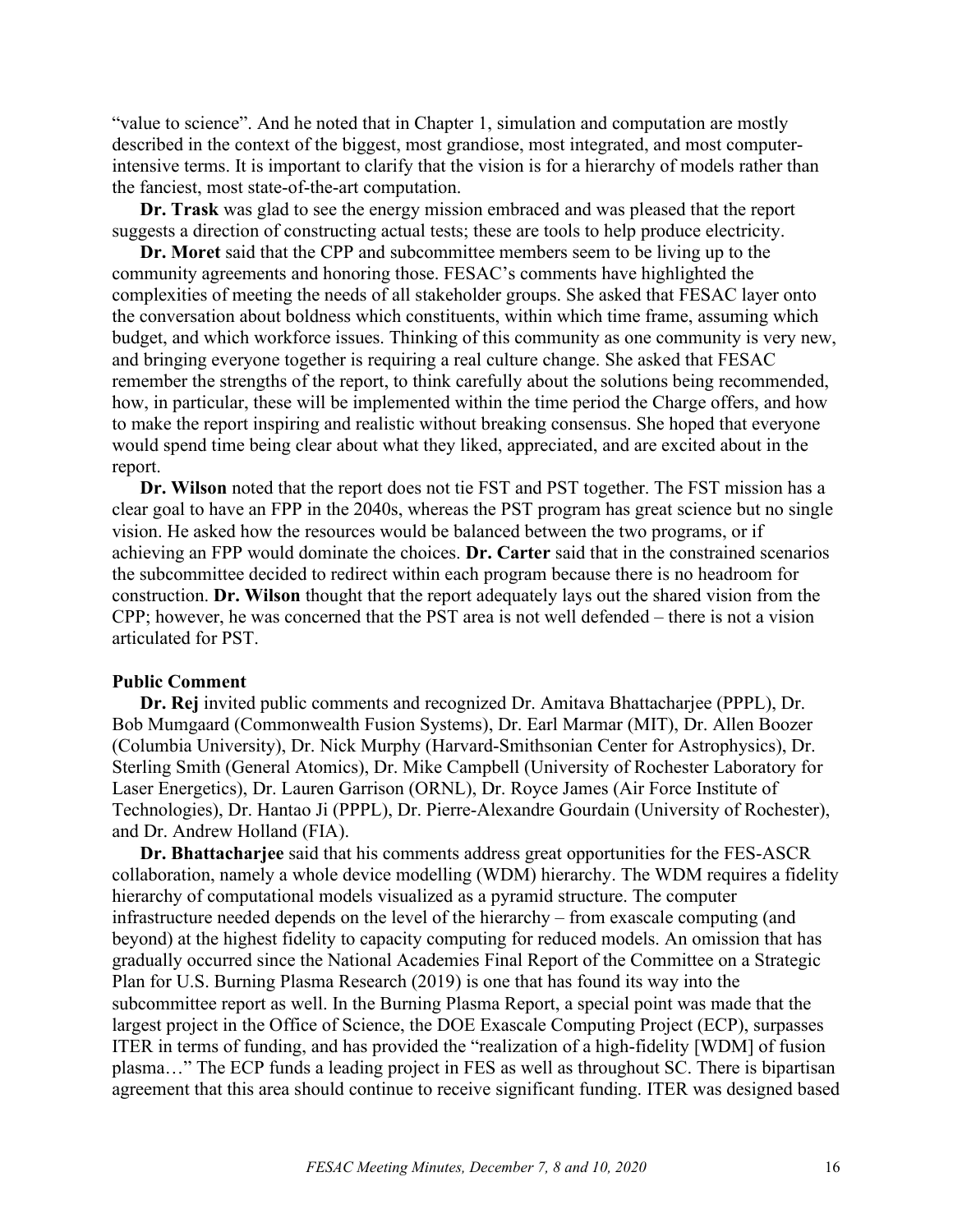on scaling laws; however, facilities such as EXCITE should be based on WDM, exploiting the power of the pre-exascale and the exascale.

**Dr. Mumgaard** applauded the unifying of different parts of the portfolio and the recognition that fusion is not attracting the best and brightest from a diverse background due to structural flaws. He highlighted three deficiencies of this consensus report. First, one cannot tell what is in the plan, or what is and is not included in the scenarios. Second, it is clear that anything close to the current budget levels leads to more of the status quo. Third, this plan glaringly leaves the community open to the conclusion that less support could be better for the world. His advice for FESAC was, first, write down the actual numbers for budget proposals. Second, change the plan on a constrained budget that sacrifices more to get more. Third, show the unconstrained budget and that it is not so high. Then, use that to reframe the dialogue with Congress from one that points out how all is lost if they do not appropriate more funds, to one that focuses on the opportunity just ahead, and that is not that far out of reach.

**Dr. Earl Marmar** discussed three points: (1) PPPs will be a key component of any successful effort to bring commercially viable fusion to fruition, and an explicit plan for moving forward on these is needed; (2) SPARC offers a unique, world-leading opportunity for the U.S. program in burning plasma science; and (3) it is critically important that the fruits of all the investments in ITER are shared among all U.S. participants, including in the private sector.

**Dr. Allen Boozer** stated that the standard time scale for addressing the CO<sub>2</sub> issue is 30 years, the approximate doubling time for atmospheric  $CO<sub>2</sub>$ . He asked that if the country is more interested in speed than cost, is there nothing fusion can contribute? It is a dangerous message to imply that fusion cannot be developed on the 30-year time scale. Secondly, he said that to imply that DIII-D and NSTX will retire the disruption issue implies that the subcommittee is unfamiliar with the physics. In any rapid plasma cooling, these machines are in a very different physics regime from a fusion system. In particular, they are off by more than twelve orders of magnitude in the drive for runaway electrons.

**Dr. Jonathan Zuegel** suggested two changes to the text: (1) on page 23, to "explore and implement mechanisms for formal coordination between funding agencies that support fusion and plasma science research" should be echoed throughout the report, and (2) on page 32, change the statement to "…in operation internationally. The U.S. can stay competitive by leveraging decades-long investments …" and modify the recommendation to "…high-intensity laser facility in the U.S. in partnership with other interested funding agencies, including other SC offices, NSF, NNSA, and DOD."

**Dr. Nick Murphy** spoke as a member of the APS DPP Diversity, Equity, and Inclusion Organizing Collective Committee (OCC) and as a member of the PlasmaPy project. The OCC is encouraged that our community is recognizing that in order to realize a return on scientific goals, we absolutely must improve the DEI culture and our community's climate. The OCC believes that DEI should be more strongly infused throughout the report. He listed specific changes that were forthcoming in written comments from the OCC focused on DEI, specifically making DEI stronger, removing the suggestion that DEI be a tie-breaker for proposals, engaging DEI experts, and using "double anonymous" rather than "double blind." As a member of the PlasmaPy project, he had one comment about the recommendation on page 33 which was to address interoperability between "computational tools" and suggested the phrase "research software infrastructure."

**Dr. Sterling Smith** pointed out a near-term win, in which the U.S. can prepare for ITER operations: modifying the serving of experimental data for existing tokamaks and the integrated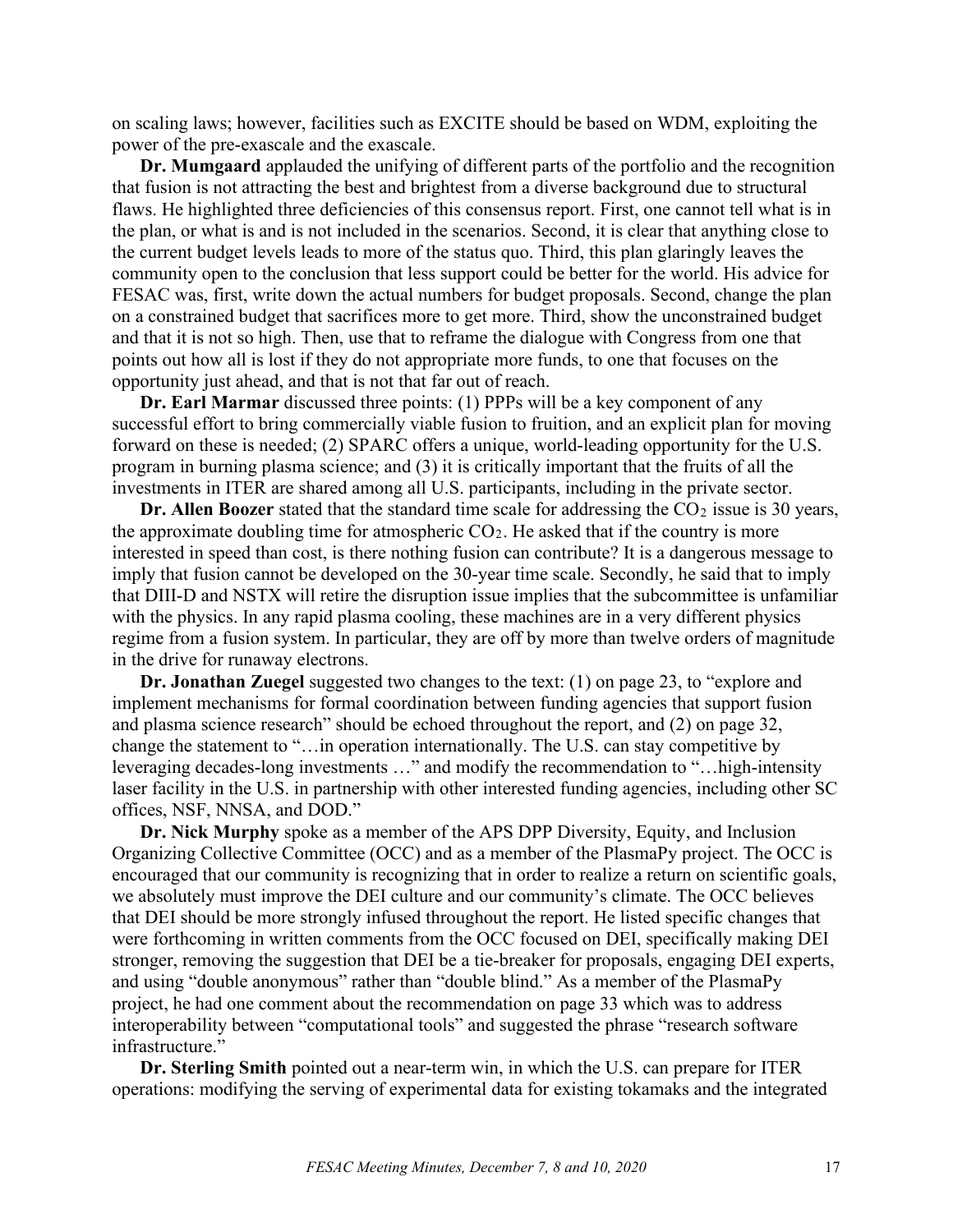modeling analysis and predictive workflows so that they are compatible with the Integrated Maintenance System. The benefits to the U.S. are having a single data schema for all of its tokamak data and of acquainting U.S. researchers with the form in which ITER data will be provided. The benefits to the ITER community will be bringing to bear U.S. leadership in integrated modeling and analysis on this topic and stress testing the data schema.

**Dr. Mike Campbell** made comments on the challenge of fusion environmentally and economically and working with the Office of Nuclear Energy; fourth generation nuclear reactors; the political world's alignment with fusion; prioritizing HEDP; the mortgage for operations in any new facility; and the impact of the fusion program.

**Dr. Lauren Garrison** expressed her pleasure that the subcommittee was faithful to the CPP; requested that the gap analysis be more obvious in the final report; and asked for a more specific roadmap, sequencing diagram, or detailed timeline. She suggested finding a more elegant and explanatory term than "unconstrained;" indicated that the PST name is a great way to elevate that program and give credit for the technology they develop; and recommended focusing on a milestone-based, competitive process open to all industries rather than specific companies for PPPs. She said including the DEI efforts was groundbreaking for the field, and she was happy to see materials science technology as a high priority.

**Dr. Royce James** stated that DEI needs to become entrenched into the day-to-day operations, and suggested that the same type of organizational management as in the CPP could be applied to Division diversity as well as other types of diversity (race, sex, age, LGBTQIP+). He said that DEI is not just a mechanism to bring in a full workforce; it is a way in which we will diversify our ideology to solve problems yet to be solved. The strategic plan was a definite step in the right direction, but it needs to be spread out through all the diversity categories.

**Dr. Hantao Ji** said that a credible plan exists, and the community has reached consensus in Phase 1. However, there are no specific recommendations to address critical issues such as proposed frontier centers, ideas, or extended or super network ideas. He was happy to see that prioritization was done; however, something has to be said about key assumptions. He suggested making the assumptions and leverages, and the definition of unconstrained, very clear.

**Dr. Pierre-Alexandre Gourdain** would have liked to see more in the report on cross-cutting science, how HEDP can help magnetic fusion energy (MFE) and vice versa. He was disappointed in the priorities in the scenarios; for example, in the constant level of effort scenario, the subcommittee chose to get rid of some basic science facilities and replace them with material testing facilities. He wondered why the drivers are to reduce plasma, and then the consensus is towards a fusion reactor. He suggested restructuring the prioritization and assigning different levels of scientific effort to each budget scenario. He said materials testing should be offloaded to the materials science community that has domain expertise. He would like to see a forum to advocate for the creation of a flexible materials testing facility that can satisfy the needs of multiple agencies, including the private sector. He thought that a facility that includes fusion and a multi-pronged approach to study materials would be more successful and more useful.

**Dr. Andrew Holland** commented that FIA commends the report for transitioning government fusion research from a science goal toward a goal of developing fusion energy and towards the domestic energy industry. It is true that the U.S. is poised to lead in the private sector fusion energy industry, but this opportunity will be lost without strong support. Private industry and private capital go to the areas of the world that support it the best. That is why now is the time to take up the call from the report to implement a milestone-based cost-share program. Now is the time for U.S. leadership in the emerging global race for commercial fusion power.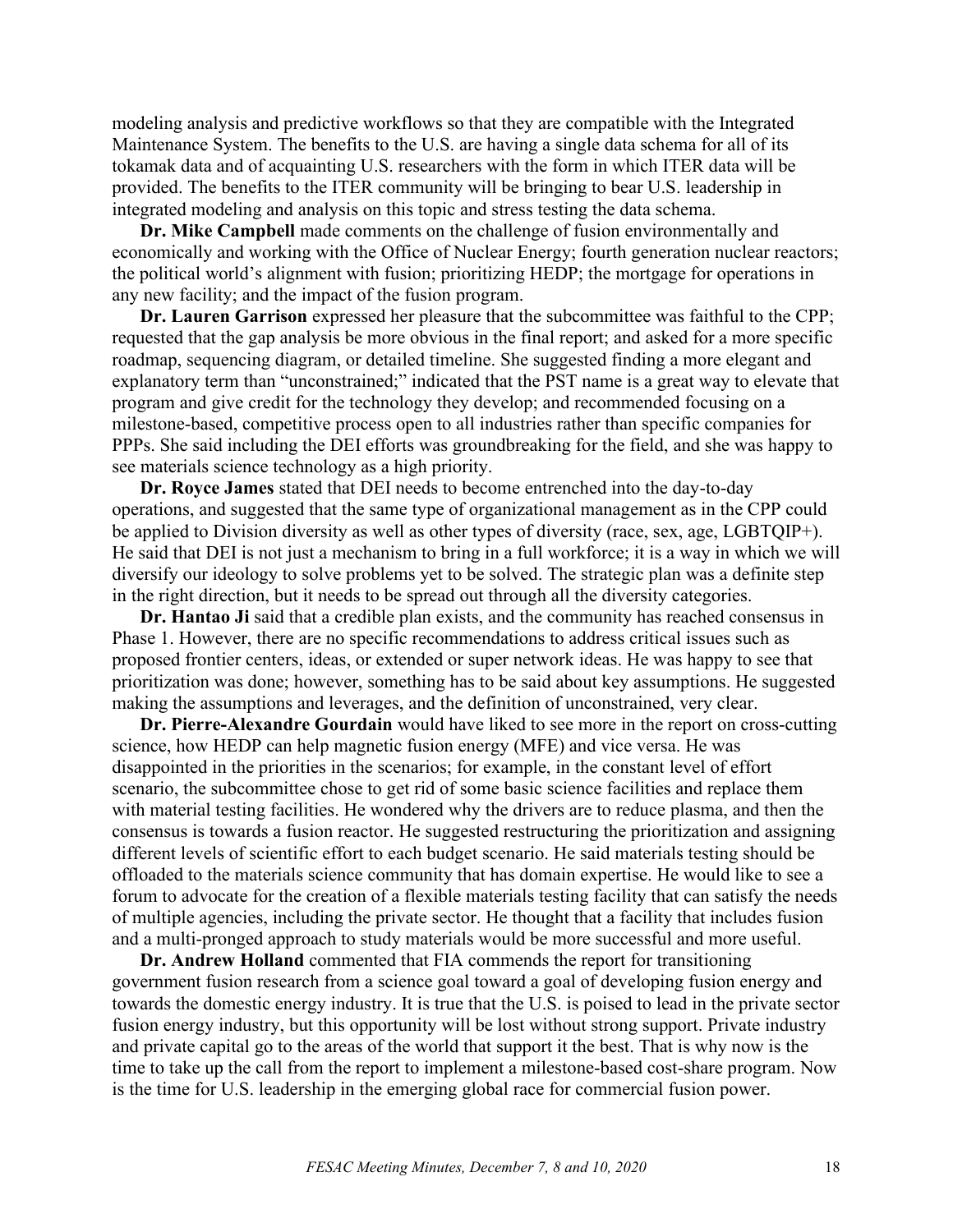International competitors have not waited. Although U.S. companies are world leading, no one would say that the U.S. program would be the world leader.

#### **Overall Comments about the Report, continued**

Following the public comments, FESAC engaged in discussions on the topics of boldness of the report, structural changes to the report, and tritium and a BCTF.

### **Boldness**

**Dr. Patello** asked for FESAC's perspective on the report's level of boldness. **Dr. Sunn Pedersen** explained that if the budget were going to be unconstrained, then the report is too modest; however, there is not consensus for a very bold mission. Consensus is the most important thing, but the report should include a statement that a more aggressive, faster plan needs time to develop. The report needs to clarify that a bold plan could have been developed, and it will be done next time. **Dr. Trask** speculated that even with a tripled budget, the same programs and facilities recommended, in their ranked order, would still be followed. The timeline is set by the budget Congress allocates to FES. Hopefully, the vision and the importance of the mission to get to clean energy will be sufficient. **Dr. Snyder** appreciated the balance of boldness and realism, and was comfortable with the choice made to constrain the unconstrained scenario and to fit it into a realistic budget envelope. **Dr. Terry** stated that the subcommittee provided a well-reasoned scenario with the constant level of effort budget, but that there are significant losses. Only the unconstrained budget has room to be bold. To some, boldness means 10x or 20x the budget; the sky is the limit. He speculated that ballpark numbers can be provided to help the discussion. **Dr. Knowlton** commented that the report must hit the mark on consensus, engaging private partnerships, and addressing the Charge. The P5 report had well defined areas and initiatives; however, FES has two initiatives that are describable, defined initiatives with clear goals. Other initiatives are aspirational, and that limits the ability to be super bold, but there is boldness in this report, especially in terms of PPPs. It is clear that this process needs to be reviewed in less than five years. **Dr. Reyes** said that the report opens with the bold statement of building a fusion pilot plant by the 2040s. Then, it loses its boldness. **Dr. Kessel** articulated various elements that showcased boldness: redirection towards energy, pivot from the tokamak physics, a multipronged activity towards the FPP that pushes parallel activities, moving all of the programs simultaneously towards critical operations, and a strong message tying science, engineering, and technology together. **Dr. Maingi** reminded FESAC that while some are saying that the plan is not bold enough from a science perspective, Dr. Fall said that he had the opposite reaction – there is much more here than DOE will be able to do.

**Dr. Barish** mentioned that as far as boldness is concerned, people have various opinions on how bold it is; but as boldness is added consensus is threatened. The P5 report was so successful because of consensus with about 2,200 signatures endorsing the report.

#### **Structure**

**Dr. Matthews** said that the plan spelled everything out in detail, was flexible, and adaptable, and that it was good to state the science objectives prior to showing any budget numbers; she appreciated the recommendation to revisit this at least every five years. She proposed that the report lead with the unconstrained scenario and then discuss what will be missed; this proposal was supported by several FESAC members. **Dr. Carter** explained that there is a reason for the order of the scenarios as the Charge reads that "additional items [are] prioritized" in the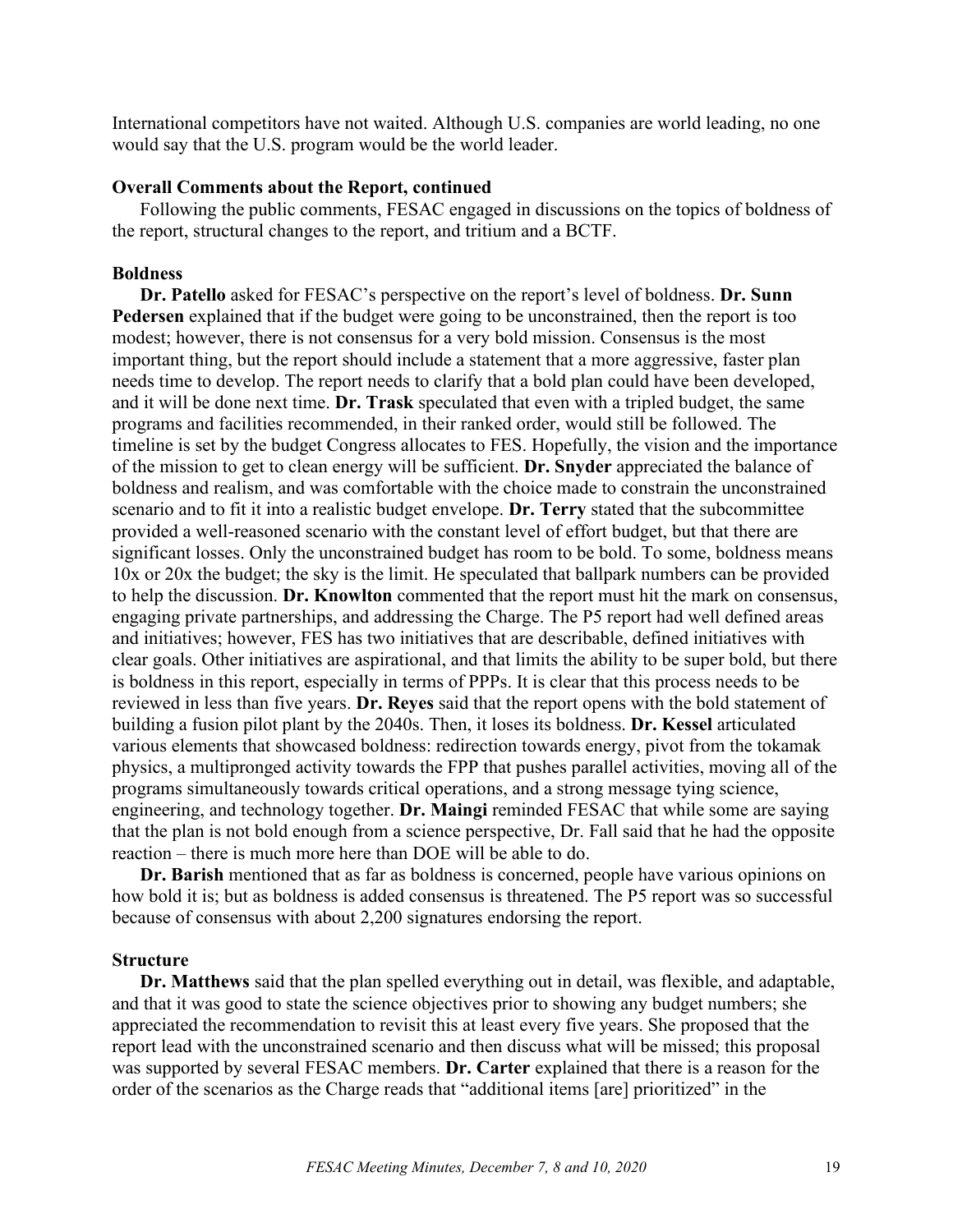unconstrained scenario. **Dr. Barish** said that the Charge from SC specifies, for the unconstrained scenario, to list prioritized activities beyond those in the constrained scenarios.

**Dr. Maingi** added that in the beginning part of the Charge, the three scenarios are listed in the following order: constant level of effort, modest growth, and the important wording for this unconstrained scenario says, "Please list, in priority order, specific activities beyond those mentioned in the previous budget scenarios". It was difficult to make an inversion of that workable. The recommendations are the enticing part of the plan and what is needed to execute the full plan; de facto, that is the most aggressive scenario. **Dr. Wirth** expressed his appreciation for that explanation about the unconstrained budget scenario and presenting that first. He asked if it would make sense to provide the modest growth scenario before the constant level of effort scenario. **Dr. Wilson** asked if it would make sense to make a plain statement in the preamble to this section that says the only way to implement these recommendations is with the unconstrained budget. The report currently says the negative version of that. It reads "we cannot prepare for construction by the 2040s within these constrained scenarios." **Dr. Wirth** suggested writing that it would require a budget with significant growth, rather than specifying unconstrained.

#### **Tritium and a BCTF**

**Dr. Reyes** pointed out gaps in the storyline for construction of a FPP by the 2040s, including stakeholder engagement, licensing preparation, tritium inventories, and blanket designs. The technologies ITER will use for tritium handling yield hundreds of kilograms of tritium. She asked about the effort to move from the current tritium blanket technologies, at a very low TRL, to final plant readiness. **Dr. Carter** said that the activities for an FPP appear in the CPP report, but this report focuses on the near-term. This plan does not get to fusion by 2040. **Dr. Humrickhouse** noted that this report addresses technologies to help reduce the size of the tritium plant. The list of facilities comes directly from the CPP. **Dr. Reyes** asked if consideration was given to having a BCTF do integrated testing with tritium or neutrons. **Dr. Humrickhouse** explained that the description attempts to integrate everything except for radioactive materials and neutrons.

**Dr. Patello** commented that the tritium testing question is better planned for the next decade. She requested that that assumption be included in the report to address nuclear versus nonnuclear operations. **Dr. Rej** remarked that tritium only shows up once in the Executive Summary and one other time in the report.

**Dr. Reyes** asked if a BCTF will handle tritium, about international partnerships for fuel cycle and blankets, and the timeline of ITER in relation to FPP designs. **Dr. Humrickhouse** responded that as a non-nuclear facility, a BCTF is using hydrogen and deuterium. He said that there is not a specific comment about international collaboration. And, he suspected that some design work will occur in parallel with ITER activities.

**Dr. Wirth** suggested conveying a sense of excitement that new and important facilities are necessary to achieve the energy mission. He expressed a strong technical reservation that the report contains too little on tritium and on a BCTF. He took umbrage with the statement about the test facility not having neutrons or radioactive materials, because using hydrogen and deuterium will go far enough; testing in nuclear environments is needed. He advocated for making the test facility specifics more general and stating that community-driven workshops and analysis need to be done to define a BCTF.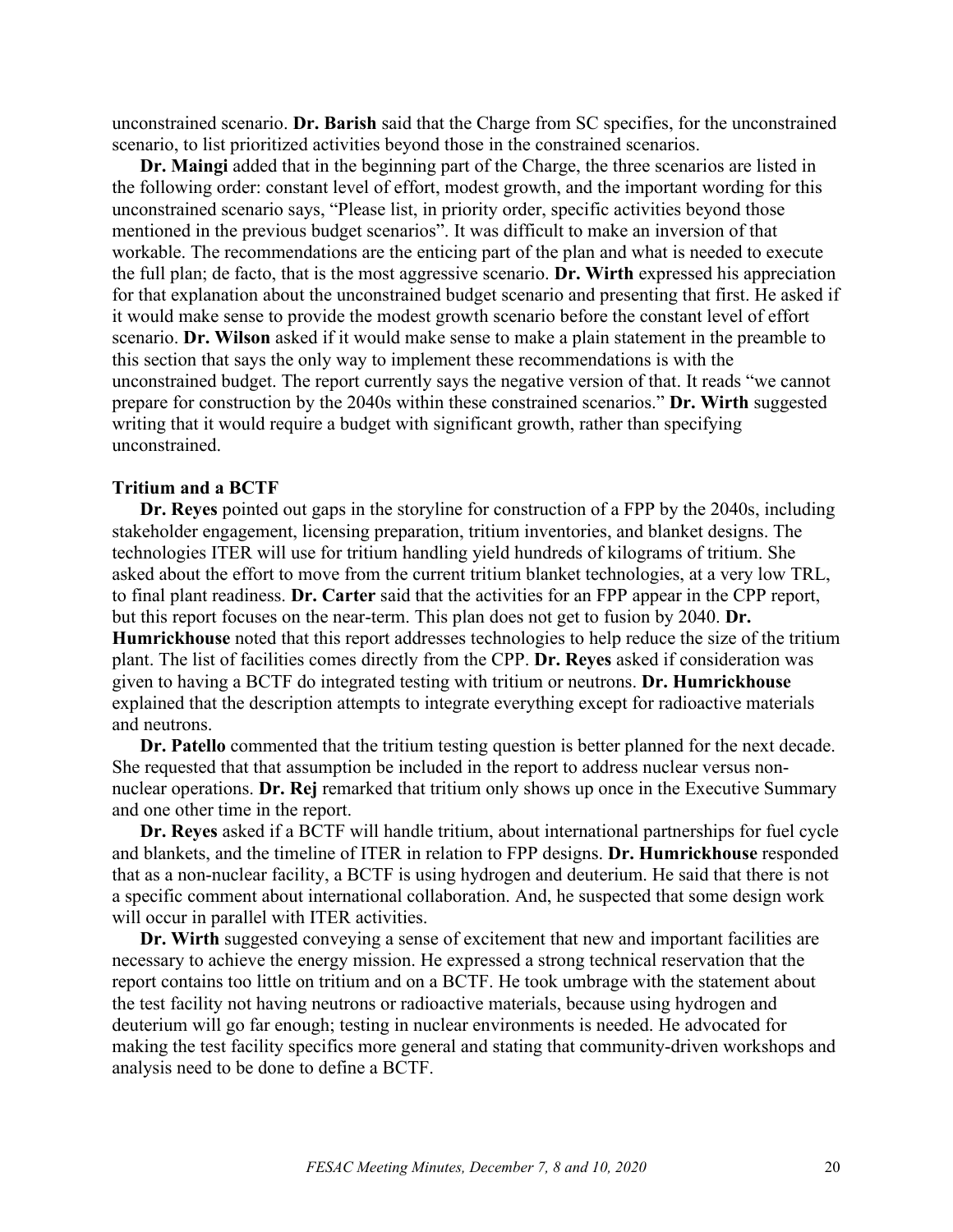**Dr. Verboncoeur** said that if the fundamental physics is in the system, an opportunity arises to revisit things with new tools and techniques to overcome instabilities, suggesting keeping that in mind as it is a moderate cost.

The wording for the tritium topic was discussed at length. **Dr. Wirth** suggested changing the description of the BCTF. **Dr. Humrickhouse** responded that the nuclear/non-nuclear facilities issue came out of the CPP process. A strategy that would eventually include nuclear testing for component scale blanket testing is necessary.

**Dr. Reyes** added that the report sounds like the U.S. is going to use ITER technologies for the FPP. **Dr. Kessel** responded that the text recognizes that there is R&D to minimize cost, size, and the tritium inventory of the FPP. That comes from using ITER to the fullest extent, but recognizing that there are modernizations to take advantage of. **Dr. Maingi** explained that the subcommittee focused on the non-nuclear side of the tritium discussion to stay true to the CPP. **Dr. Wirth** indicated that while he appreciated the concern, he could not vote yes if it is a nonnuclear facility.

#### **Overall Comments about the Report, continued on Day 3**

Discussion on the last day of the meeting focused on reviewing the recommendations, the suggested changes document, and hearing comments from all members of FESAC in a "round robin" fashion.

**Dr. Moret** clarified the expectations for the third day: that the discussion will continue, and then FESAC will vote on the recommendations and the entire report; she stated that the votes are critical, and it is also critical that the community maintains its unity. Another important aspect is that the audience of this report is primarily geared towards Congress. She reiterated that the CPP report is the companion document, the blueprint that contains all the technical detail, and it was adopted in its entirety in this report. She hoped that today FESAC members offer feedback and stay focused on completing the review of the recommendations and other text to ensure that there is a shared understanding about the changes made. It is critical that feedback takes the broader context from the community spirit into account. Also, feedback on the entire report should include elements that are liked and valued.

**Dr. Rej** thanked Dr. Moret and called on Dr. Carter to move forward with his presentation of the recommendations. He stated that the goal is for FESAC members, with consensus, to build upon the subcommittee report.

#### **Recommendations Discussion, Dr. Troy Carter**

**Dr. Carter** began the discussion on each recommendation in turn. The discussion focused on specific wording changes with the exception of one FST, two PST, and two Cross-cutting recommendations.

**Dr. Carter** explained that the FST Recommendation on Innovations captures stellarators, liquid metal plasma-facing components, IFE, and alternate concepts. He said these four elements were vetted through the CPP carefully, and the order is related to the prioritization from the community regarding the need to mitigate risks and address vulnerabilities of following a mainstream solid plasma-facing components tokamak path. **Dr. Barish** added that the audience for the report includes policymakers, and it should be clear that there are economic impacts beyond the program itself.

**Dr. Scott Baalrud** said that the point in the PST: Consistent Support recommendation is that consistency is important. **Dr. Verboncoeur** commented that it is only possible to legislate a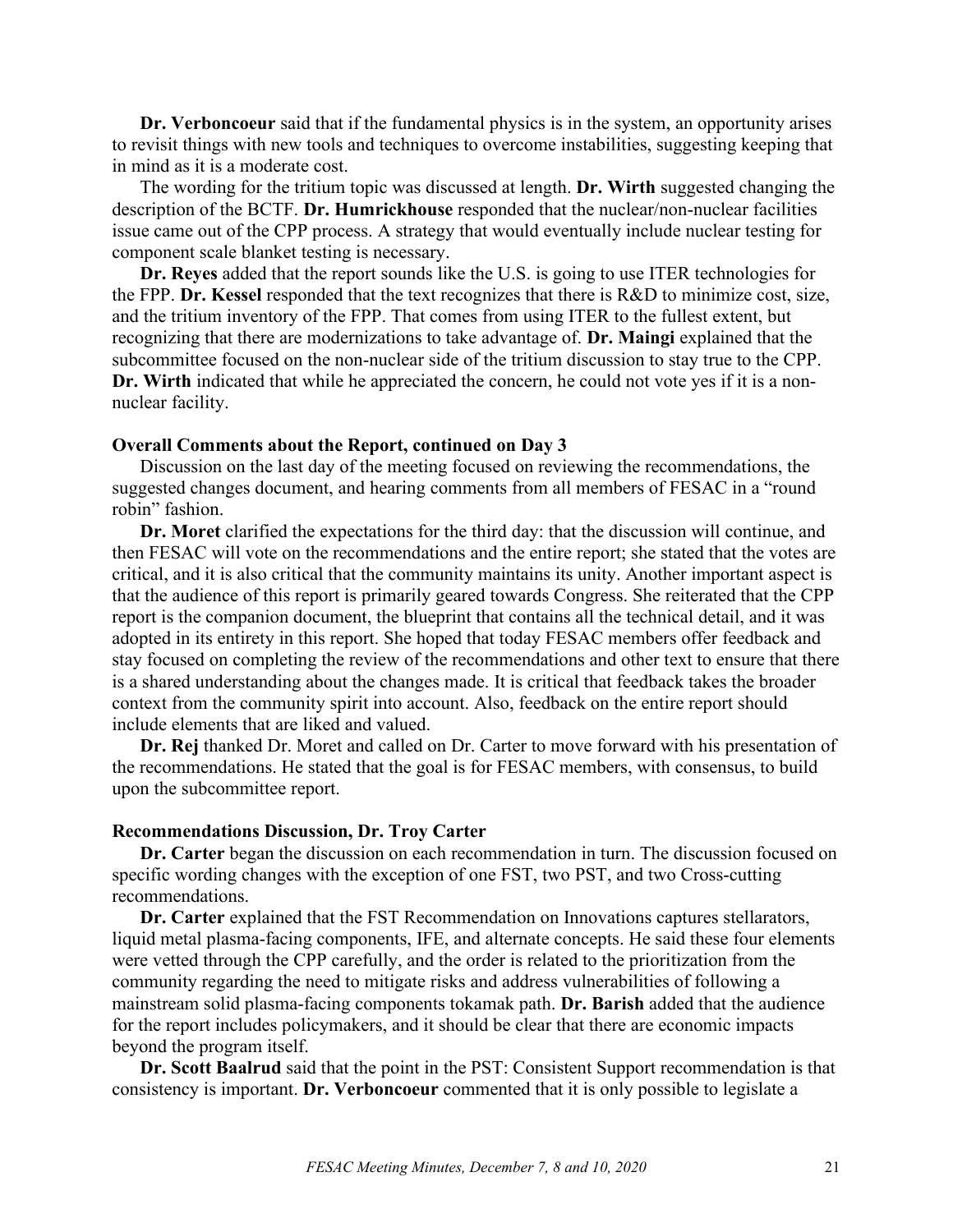steady stream of support for generating ideas and talent. Further, he said that the constant level of funding does not achieve the goal because it is possible to contract or expand the time scale while maintaining support for the fundamental personnel so that the talent is not lost. He speculated that the spirit of this recommendation is intended to keep the talent pipeline filled, and that suggests some outcomes like innovations, but it does not assure them.

**Dr. Carter** said that the PST: Lab Astro & Space Plasmas recommendation is meant to reinforce FES's strength in laboratory experiments, exploit the recent partnership with NASA, and include the need for new experimental capabilities. **Dr. Verboncoeur** suggested calling out the NSF-DOE partnership as a potential target. **Dr. Carter** responded that the main action was to strengthen the activities with partnerships. FES can enhance investments, especially in new facilities, and the subcommittee wanted that message to come through.

**Dr. Carter** said that the Cross-cutting: Foundational Research recommendation calls out the need for important activities for the FST and PST portfolio and is meant to raise awareness. **Dr. Verboncoeur** suggested making prioritizing cross-cutting activities explicit. **Dr. Parker** said that the point needs to be relayed that the community wants to maintain international leadership in theory and computation. He added that this is an opportunity to say that the U.S. leads in analytic theory, and it is imperative to maintain that leadership. **Dr. Holland** said that this is an area of historic leadership, and the U.S. needs to maintain investments across these things.

**Dr. Verboncoeur** clarified that the Cross-cutting: Fundamental Data recommendation is focused on acquiring data. It is very different than a statement of how the data could be managed, disseminated, and supported. It is a science gathering device rather than a process management device.

**Dr. Carter** opened the floor on three recommendations that FESAC had requested to revisit (focus on FM&T, visibility of theory, and DEI). He reminded FESAC that the conversation on the recommendation concerning increasing the focus on materials and technology was to change the language. **Dr. Wirth** explained that the original words were associated with "pivoting" towards research and FM&T, and that caused some concerns. Discussion ensued as to the definition of "pivot," its boldness, intentionality, and implications of the term. Other terms were suggested ("strengthen" and "increase," "prioritize and strengthen," "expand and prioritize," "strengthen and prioritize," "accelerate," "pivot and prioritize") as possible options to convey the message. **Drs. Kuranz** and **Maingi** read statements in the CPP report that contributed to the discussion on intentionality. The passages were "to rapidly expand the Fusion Materials and Technology Program" and "given the possibility of constrained budgets, there is significant support among the community to pivot resources from existing facilities to fund new program facilities." The sense of "pivot" in the CPP report is tied to those constrained scenarios (constant level of effort and modest growth) which the report is staying true to.

**Dr. Carter** pointed out that there were concerns about the visibility of theory and computation in the FPP design recommendation. **Dr. Snyder** noted that the change pulls language from the text into the recommendation to highlight theory and computation, and is meant to bring in the sense of the U.S.'s world-leading capabilities and importance in theory and computation that underlies development of an optimal FPP.

**Dr. Kuranz** explained that the language in the DEI Overarching Recommendation came from the CPP and was modified by additional discussion. **Dr. Verboncoeur** asked if it is appropriate for FESAC to make recommendations to DOE rather than FES. **Dr. Carter** clarified that the report is to DOE-SC. There are also recommendations that are targeted to different places with the idea that this will be read by the Office of Science and Technology Policy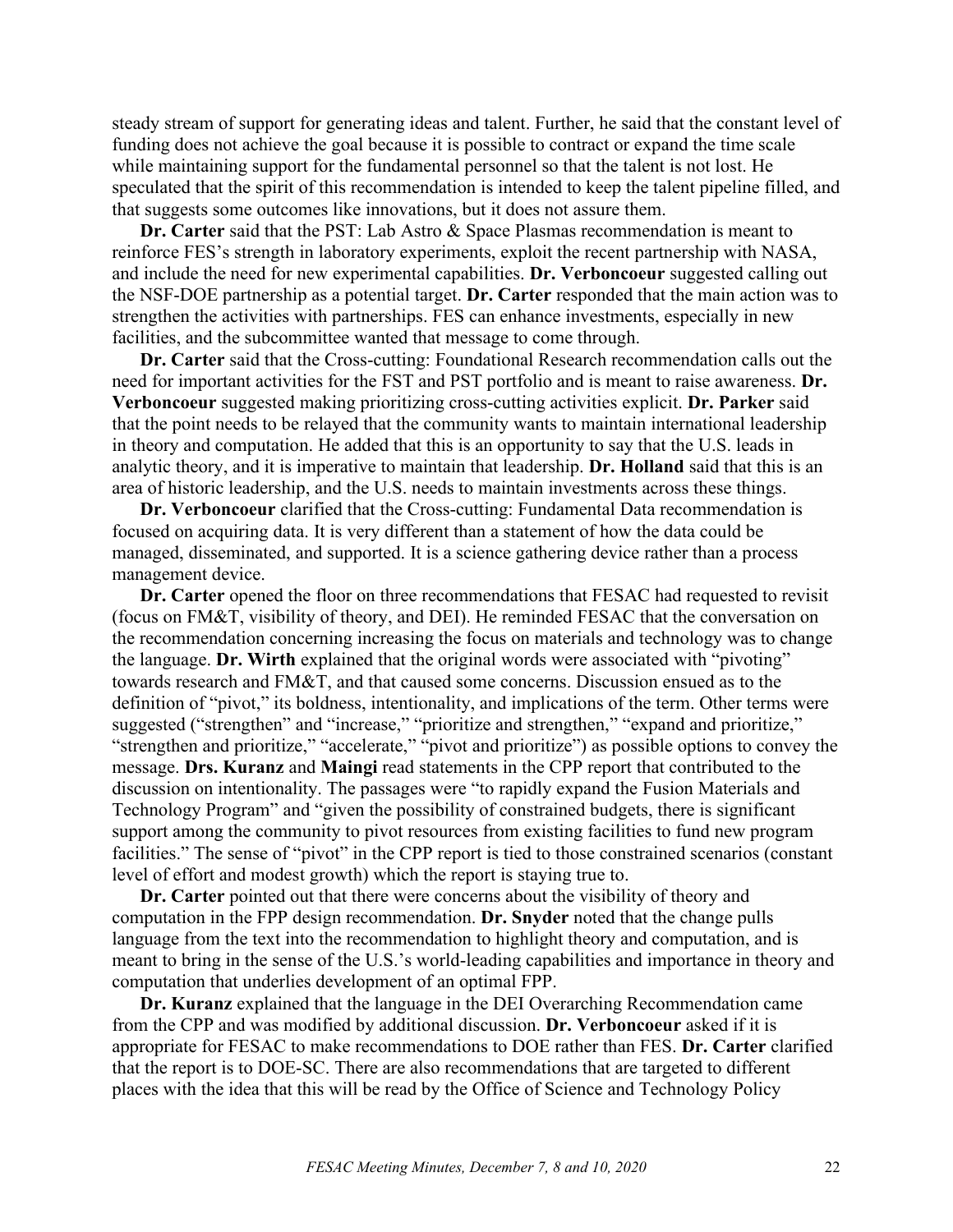(OSTP), OMB, and Congress. **Dr. Kuranz** suggested that DEI experts be engaged to provide recommendations, stating that accountability and transparency need to be part of that process. She reminded FESAC that the CPP report stated that "FES and relevant institutions engage DEI experts to study the social climate within the community, within the fusion science plasma fields, and take action on those recommendations." **Dr. Carter** said that what was lost was engaging experts from outside the fusion community, and suggested adding that the unique need is to seek advice from the right people. **Dr. Wilson** said that FES only needs to take advice; there is no action involved. He suggested making the statement: "should seek to implement policy changes in consultation with DEI experts." **Dr. Walker** recommended adding the word "metrics" to ensure that FES is tracking.

**Dr. Carter** suggested that FESAC review the recommended changes document (23 suggestions) together and determine if these capture the sense of the recommendations. The changes included emphasizing the plan, clarifying the unconstrained budget, including new phrasing and adding explicit text on partnerships, de-emphasizing the intense laser example, accessing burning plasmas and SPARC, deleting "double blind," altering text on DEI and workforce improvements, nodding to specific partnerships on high intensity lasers, acknowledging the need for a growing workforce, clarifying that multiple facilities match MPEX/ PMI capabilities, ensuring consistency between the findings and the unconstrained scenario, referencing the spinoffs report, and adding the term "optimize" in the accelerator finding.

**Dr. Carter** asked FESAC for any additional changes. **Drs. Baalrud** and **Terry** asked about changes to computational capabilities and language indicating that the CPP report should be considered a companion document. **Dr. Carter** confirmed that there was language addressing both of these topics.

#### **Round Robin Discussion, Dr. Donald Rej**

**Dr. Rej** engaged FESAC in a round robin session and asked each FESAC member to make comments on the report or the process. The statements focused on appreciation and impressions, tritium, tokamak physics, and DEI.

**Dr. Kessel** said that he was very happy with the evolution of the document and thought that the suggestions were excellent. **Dr. Kuranz** noted that she was excited to be a part of this and was impressed with the discussions. **Dr. Wilson** said that he was extremely impressed by the work the subcommittee had done in the last four days responding to the conversations. Dr. Reyes valued the fact that this is a consensus report and expressed her appreciation for the effort.

**Drs. Knowlton** and **Walker** were comfortable with the report, and Dr. Walker supported the concept of leaning forward with an aggressive budget. **Dr. Skiff** shared the concern that the constrained scenarios really represent lost opportunities. **Dr. Trask** thought that this report would move the bar and reshape the program in tangible and beneficial ways.

**Dr. Maingi** thanked everyone for making improvements, noting that people tend to focus on the budget scenarios, particularly the difficult ones. He and **Drs. Skiff** and **Snyder** recognized that it is imperative to emphasize the strength of, and excitement around, the entire set of recommendations, and that it must be clear that the consensus recommendation is the unconstrained budget, the full program, the complete set of recommendations, and an ambitious goal for an FPP by the 2040s.

**Drs. Ma, Matthews,** and **Murph** indicated that the report represents a tremendous effort, excellent teamwork, and the result is a great document. **Drs. Patello, Sunn Pedersen**, **Walker,**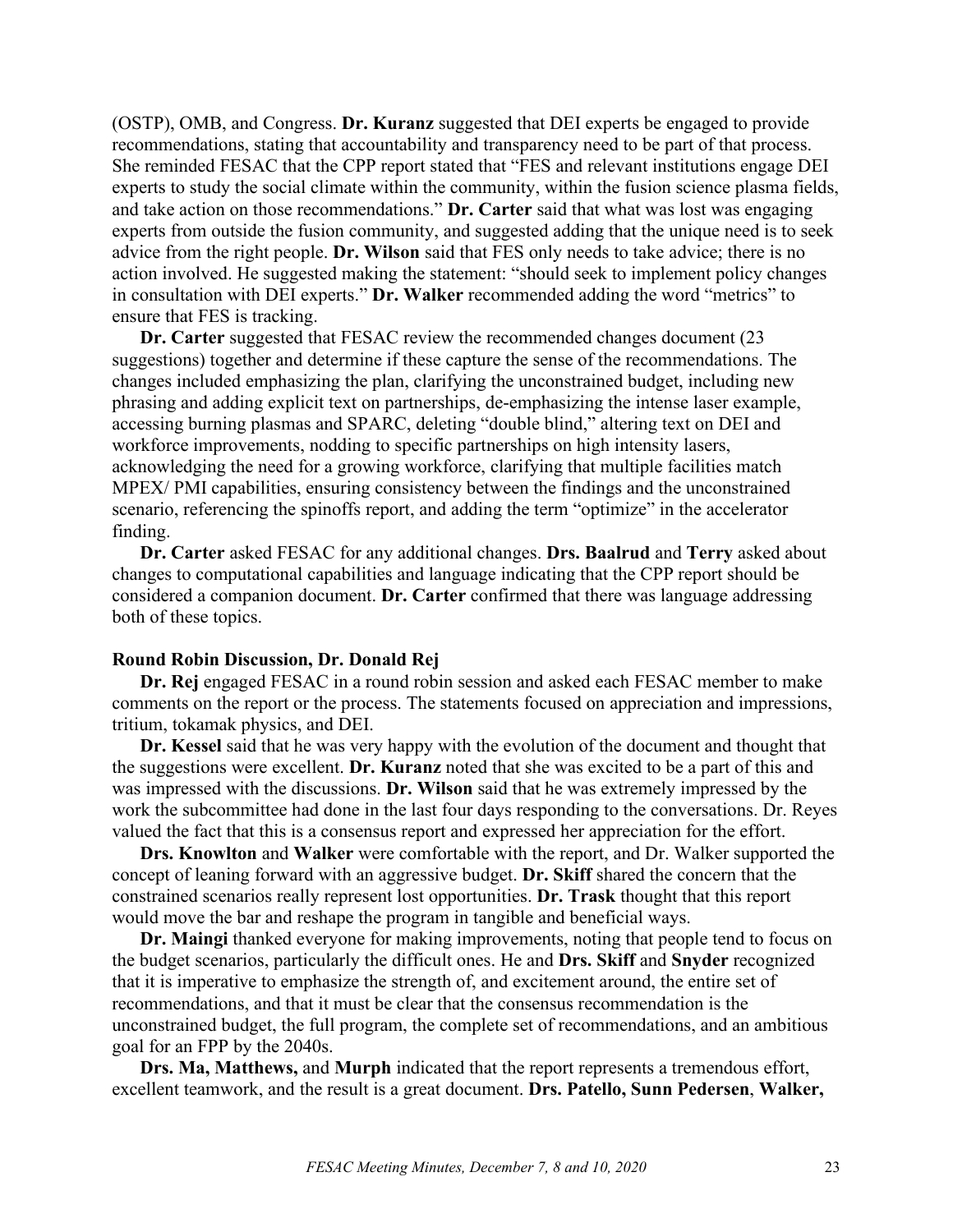**White,** and **Wilson** indicated that their concerns had been addressed and thanked Dr. Carter and the subcommittee as well as the CPP process. **Dr. Terry** conveyed his appreciation to the subcommittee for their hard work saying that they have taken the CPP consensus and carried it into this report, and the last three days have provided refinement. **Dr. Parker** expressed his gratitude for the CPP process, the FESAC subcommittee, and Dr. Carter's efforts. **Dr. Wirth** echoed others' appreciation for the work of the subcommittee and their willingness and responsiveness this week for making changes. He complimented the subcommittee for building a consensus strategy. **Dr. Brown** said that on behalf of the DPP, he would like to thank the subcommittee, and Dr. Carter especially, for their hard work. This is going to be a very important report. He stated that FESAC should be proud and pleased to be part of this because we will be referring back to the "Carter report" for a decade or more to come.

**Dr. Sunn Pedersen** appreciated that the process involved everyone, but thought it would have been nice to have gotten involved earlier as most were left out of the community effort and work on the subcommittee, by design.

**Dr. Parker** stated that while he trusts the CPP process and that the FESAC draft reflects the CPP findings, he was concerned about being responsible for advising the DOE on the fusion program. The magnetic fusion program is in a holding pattern due to the deuterium-tritium operation timeline on ITER starting around 2035. In his view, the U.S. plan should be more ambitious and include initiation of a FPP. China is doing this; they are very serious with CFETR. There is construction, and they have delicately scheduled the CFETR timelines so as not to supersede any ITER timeline in any way. His hope is that in five years, through the next CPP, the community will be ready for a FPP and be more ambitious. **Dr. Reyes** stated that she did not think the report was ambitious enough, mostly in the area of fusion science for delivery of an FPP. Things that will help move the country towards an FPP were missing from the roadmap, such as licensing, waste management, disposal innovations, and remote handling for very hot, activated components.

**Dr. Parker** stated that there is a cut being proposed for the constant level of effort, and the modest growth scenarios that involve cutting tokamak physics programs. Tokamak physics is excellent science, and it is critical for the success of ITER; the cut proposed is basically shutting down one of the tokamaks. He said that he genuinely worries that the budget recommendations in this report are damaging to the U.S. MFE program. **Dr. Parker** explained that there is a bullet that explicitly says that we are going to cut the tokamak physics by 50%, and he did not think the report should explicitly make that statement. **Dr. Verboncoeur** had similar misgivings that Dr. Parker expressed over the potential cuts in some of the scenarios. However, he thought that it was necessary to recognize that this is the consensus of what the community is willing to live with.

**Dr. Wirth** stated that the Nuclear Energy University Program (NEUP) has no process for reviewing projects that are successful. That is a critical part of an assessment for a renewal proposal. **Dr. Wilson** added that the NEUP review process did that for a time, but it has moved away from it. The reason could be that the community is so small that it is impossible to fully anonymize, and that might be true in this case.

**Dr. Rej** asked Dr. Moret to share her thoughts on what has been happening in the work that has been done. He thanked her and everyone else who worked on this for the past two years.

**Dr. Moret** encouraged FESAC to reflect on this journey. Some have been on it longer than others, but it has been two years of really thoughtful conversations across hundreds of people. That is extraordinary. The responsiveness to feedback over the past two years, the amount of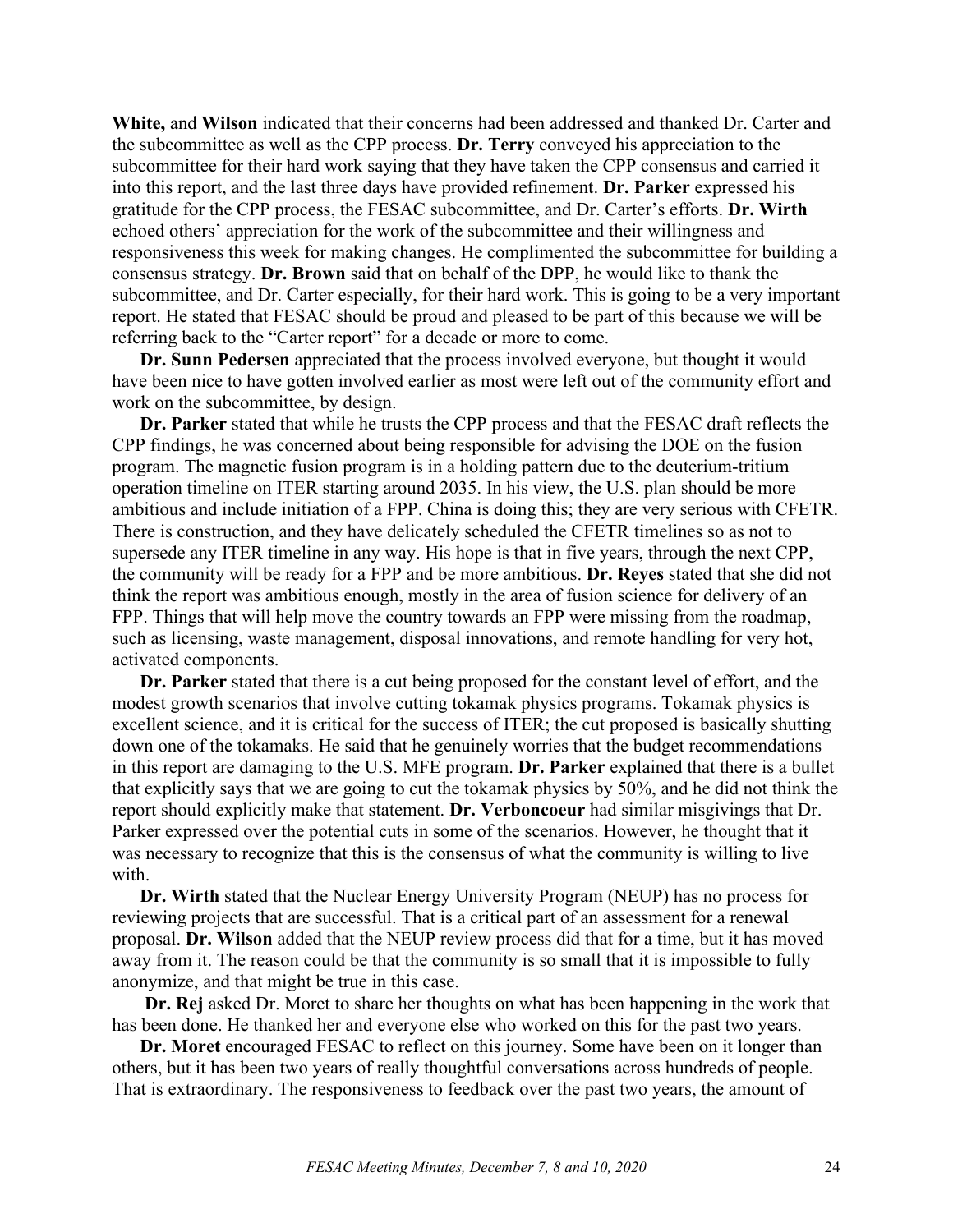people that have been involved and shared their thoughts and feelings about things has been considerable. Everyone has shown such patience and respect for one another, really acting like one united community even where there are real areas of difference, and living up to those community agreements that were introduced in the CPP. It has been beautiful to witness. We started talking today about the critical nature of the report, the critical nature of the vote, so that the community continues to stand as one, and how much more powerful that will be after the vote. She hoped that everyone felt they were able to be heard, the points were able to be incorporated in a thoughtful way, and there was understanding even if not everything was included. She hoped that people were able to vote with good conscience on behalf of the community, recognizing that the report is really directional. It is time limited. There is a recommendation to do this again, and next time everyone will be prepared. She hoped that everyone felt good about it and that whatever compromises were made, were made in the spirit of community, recognizing the sum total of the report is quite extraordinary, and that it could not have happened without the extensive level of compromise and understanding.

## **Voting on the Recommendations and the Report, Dr. Donald Rej and Dr. Sam Barish**

At the end of Day 3, **Dr. Rej** initiated the voting process on the 27 recommendations and the report as a whole. Using Robert's Rules of Order, **Dr. Barish** asked for motions to accept each recommendation in turn. Upon conclusion of the voting, he shared that each of the 27 recommendations had been passed unanimously; three of them were passed 19-0 because of recusals on each of those three, and the remaining 24 were passed 21-0.

#### **Approval of the Report**

**Dr. Barish** noted that the last thing to do was to approve the entire report. Discussion continued about Dr. Parker's concerns on the language in Table 1 about the reduction in tokamak science. He said that there was a stated preference for the CPP language on the topic and to make an implicit, rather than explicit, statement about reducing tokamak science. The change requested was to delete the words "but reduce" or the words "but reduce modestly," and to add the exact words that were in the CPP report regarding the pivot towards materials and away from the tokamak physics program. Adding that to the report will be consistent with the community consensus, but it will not present a negative picture. **Dr. Carter** clarified that Table 1 is meant to be a reflection of the text. The text goes through the discussion of enabling new programs under the two constrained scenarios. That includes language that mentions needing to redirect resources. The content in Table 1 would go away in the Table if "but reduce" is removed. It is meant to convey the scenarios and what has to happen.

**Dr. Parker** made a motion to add the wording from the CPP report and remove the wording in Table 1 "but reduce" or "reduce modestly," saying that his offers the community consensus takes the place of the negative wording in terms of budgets, preferring not to do one without the other. **Dr. Barish** shared the passage that Dr. Parker was referring to: "given the possibility of constrained budgets, there is significant support among the community to pivot resources from existing facilities to fund new programs and facilities if necessary, so that new facilities can be operational within ten years or less." **Drs. Skiff** and **Sunn Pedersen** were amenable to this change. After much discussion, **Dr. Parker** withdrew his original motion and moved to simply delete "reduce" or "modestly reduce." He explained that he was attempting to avoid showing a negative picture to the funding agencies, the Federal government, and to OMB. His concern was that it is unclear where fusion will fit if the new Administration focuses on renewable energy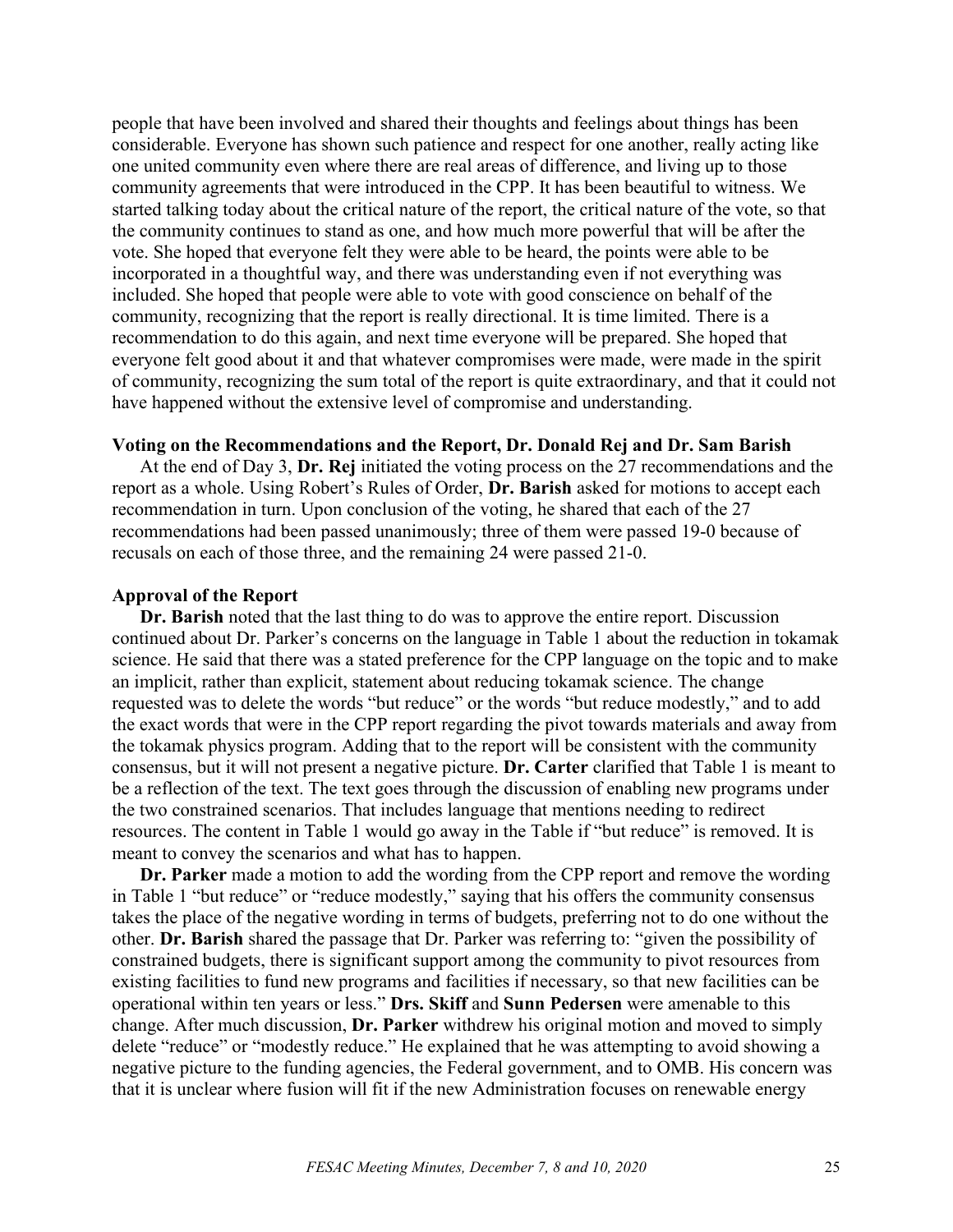sources. **Dr. Skiff** followed saying that the unfortunate consequences in these restricted budgets are precisely the message to communicate. It needs to come through that without significant increases and construction of new things, the program will be devastated. **Dr. Snyder** stated that with either the constant level of effort or the modest growth budget, U.S. tokamak operations and research will be reduced. He pointed out that Table 1 has already appeared in news articles, and **Dr. White** asked if there was a way to make the table prominently represent what FESAC recommends.

**Dr. Parker** withdrew his motion. He said that Dr. White is emphasizing the importance of Table 1 in her comments that it cannot be changed; that it is prominent and important. **Drs. Matthews, Sunn Pedersen, Parker**, and **Kuranz** suggested adding a phrase to Table 1, beside each scenario. The proposed phrases were "not recommended, loss of U.S. leadership," "loss of U.S. leadership," and "negative impacts on U.S. leadership," where appropriate. The rationale being that a number of people will see Table 1 but not the rest of the report. The matter was settled, and the recommended modifications were entered into the "suggested changes" document for the subcommittee to address.

**Dr. Barish** asked if anyone had further concerns and then asked for a motion to accept the entire report as modified by the suggested changes. **Dr. Kuranz** so moved and **Dr. Kessel** seconded. **Dr. Van Dam** interjected that he had received an E-mail message from Dr. Izzo, timestamped at 4:56 p.m., that indicated his "yes" vote for the report. **Dr. Barish** took a roll call vote. All FESAC members voted to approve the report. The motion passed 21-0.

#### **Closing Remarks, Dr. Van Dam**

**Dr. Van Dam** shared closing remarks, saying "previously, I had expressed sincere appreciation for the APS DPP and the CPP process and for the work of the FESAC subcommittee, and I repeat that appreciation in spades. Now, let me thank FESAC. During this three-day meeting, spread over four days, I think that you have operated exactly as a federal advisory committee should operate. You have represented the community and not just narrow interests, and your questions and comments have been thoughtful, professional, and constructive. Now, by approving this report, you and the entire community have demonstrated that we have gotten over the hump of being able to arrive at consensus. I know that at the last minute there was a discussion. I think that FESAC handled it well. That is what a federal advisory committee does. So, if I am asked now is the FES community fractious, I will point to this report as solid, up-to-date, counter evidence. You can be proud that we got to this point. It is a milestone report in so many ways. It is not the last such strategic report. We all need to keep our eye on the ball and keep strategizing, keep racking up various significant R&D accomplishments. Now, some of you may have heard me use this quotation before, but I think it applies here very well. In one of his inspiring speeches during World War II, Sir Winston Churchill said, "Now this is not the end. It is not even the beginning of the end, but it is perhaps the end of the beginning." And I think that this FESAC report is a very good beginning. We now have consensus, a long-range plan for the entire program, and I encourage all of you to speak about the plan and speak for the plan with a single voice. You should be very proud of achieving the plan in this report, and I encourage all of you to brag about it. I, personally, am very proud of this community, almost to the point that I am emotional. Our office is extremely grateful for this successful, tremendous effort, and to FESAC and the entire community, thank you very much. Don, thank you."

**Dr. Wirth** added his appreciation and thanks to Dr. Carter and the subcommittee. He thanked Dr. Moret who has demonstrated how helpful she has been throughout the process,